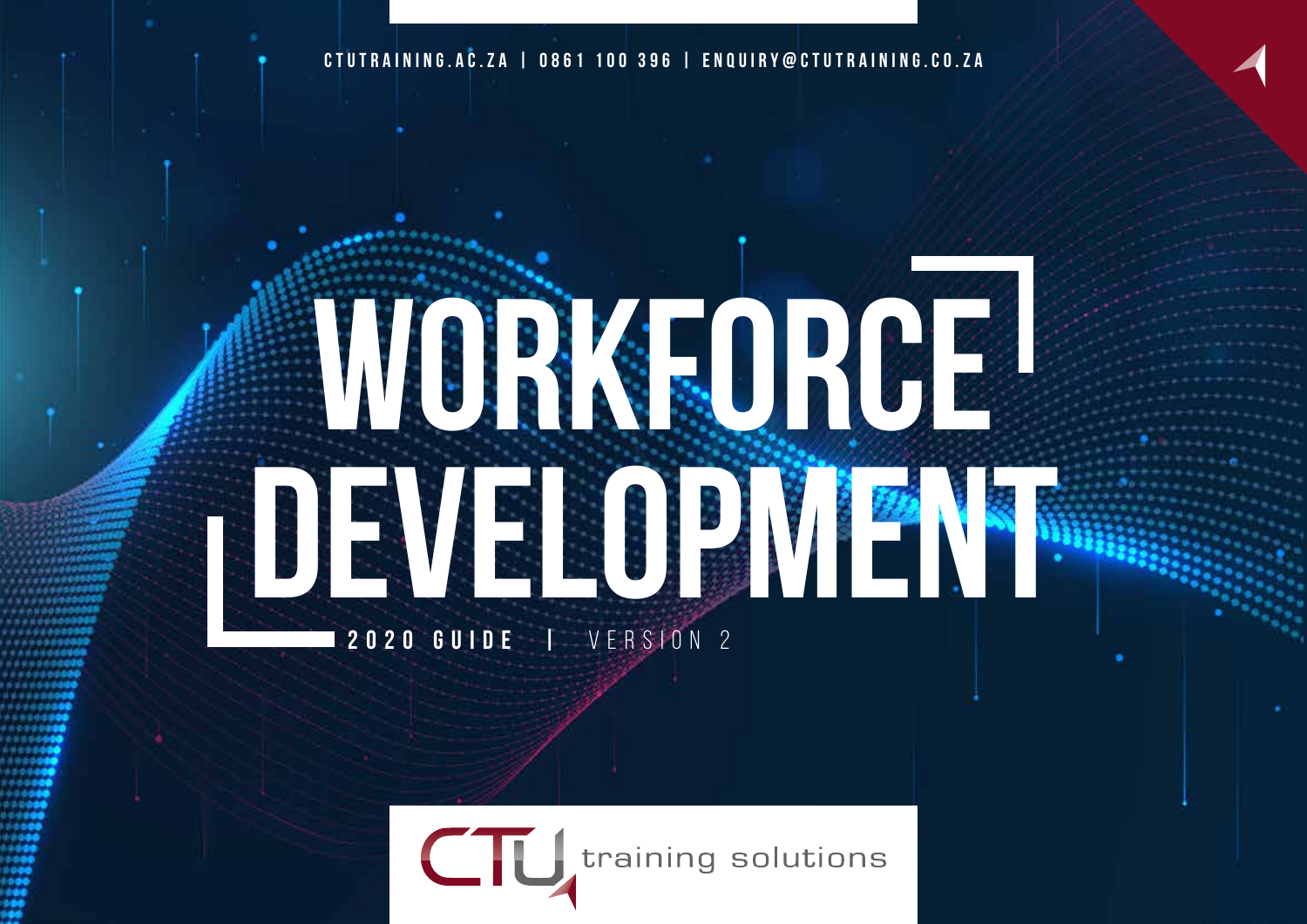# table of **contents**

| <b>CTU OVERVIEW</b>                            | ვ                       |
|------------------------------------------------|-------------------------|
| <b>About Us</b>                                | $\overline{\mathbf{3}}$ |
| <b>National Footprint</b>                      | 4                       |
| <b>WORKFORCE OFFERINGS</b>                     | 5                       |
| <b>Full Time Qualifications</b>                | $5\phantom{1}$          |
| <b>Part Time Qualifications</b>                | 5                       |
| <b>Short Courses</b>                           | 5<br>5                  |
| Hybrid (VILT) Learning                         |                         |
| <b>LEARNERSHIPS</b>                            | 6                       |
| <b>Skills Development</b>                      | $6\phantom{1}6$         |
| Learnerships<br><b>Registered Learnerships</b> | $6\phantom{1}6$<br>8    |
|                                                |                         |
| <b>INTERNSHIPS</b>                             | 9                       |
| THE VALUE OF CERTIFICATION                     | 10                      |
| <b>SUGGESTED PROGRAMME TRACKS</b>              | 11                      |
| <b>IT PROGRAMMES</b>                           |                         |
| Technical Support & Cloud Solutions            | 13                      |
| <b>Software Development</b>                    | 14                      |
| Data Science                                   | 15<br>16                |
| App Development<br><b>Games Development</b>    | 17                      |
| Web Development                                | 18                      |

| <b>DESIGN PROGRAMMES</b>                    |    |
|---------------------------------------------|----|
| Computer Aided Draughting and Design        | 19 |
| <b>BUSINESS &amp; MANAGEMENT PROGRAMMES</b> |    |
| <b>Business Analysis</b>                    | 20 |
| <b>Project Management</b>                   | 21 |
| <b>Generic Management</b>                   | 22 |
| <b>Contact Centre</b>                       | 23 |
| <b>SKILLS DEVELOPMENT - SHORT CREDIT</b>    |    |
| <b>BEARING PROGRAMMES</b>                   | 24 |
| <b>GENERAL INFORMATION</b>                  | 29 |
| Assessment                                  | 29 |
| <b>National Qualification Requirements</b>  | 29 |
| <b>Credit Accumulation</b>                  | 29 |
| <b>Credit Transfer</b>                      | 29 |
| <b>International Exams</b>                  | 29 |
| <b>RPL - RECOGNITION OF PRIOR LEARNING</b>  | 30 |
| What Is RPL?                                | 30 |
| <b>Gaining Access</b>                       | 30 |
| <b>Advanced Standing Or Credits</b>         | 30 |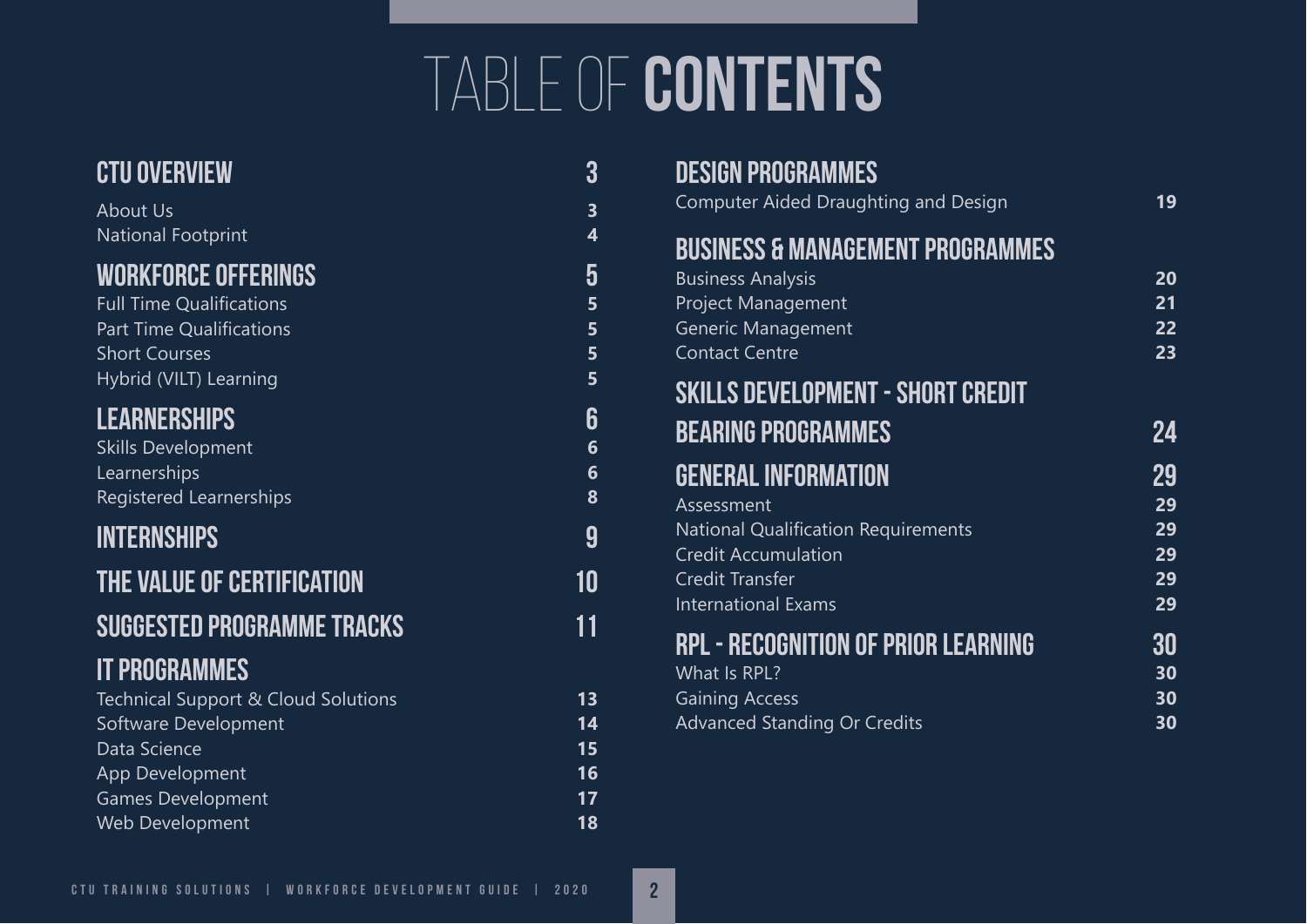# ABOUT **US**

CTU Training Solutions Corporate Co. Reg No: 2005/038949/07, opened its doors in 1987 and has been developing skilled professionals ever since.

With faculties in IT, Design, Business/Management, Engineering & Humanities, you have the choice to study full time (1 to 3 year qualifications and diplomas) or part time (qualifications, short courses and skills development programmes). Our national qualifications and international vendor-related certifications pave the road to success for our graduates.

Career opportunities for qualified and certified candidates, from entry level right through to professional level, are increasing rapidly. We have a passion to develop professionals and work together with the industry in creating up-todate and relevant academic qualifications, in order to equip graduates with the right skills to successfully enter the South African job market.

CTU Training Solutions Corporate is a proud Level 2 BBBEE contributor.

# AN **INVESTMENT** IN **KNOWLEDGE** PAYS THE BEST INTEREST

- BENJAMIN FRANKLIN

# **OUR VISION:**

To create an exceptional educational experience.

### **OUR MISSION:**

To make a significant contribution in the development of human capital in Southern Africa.

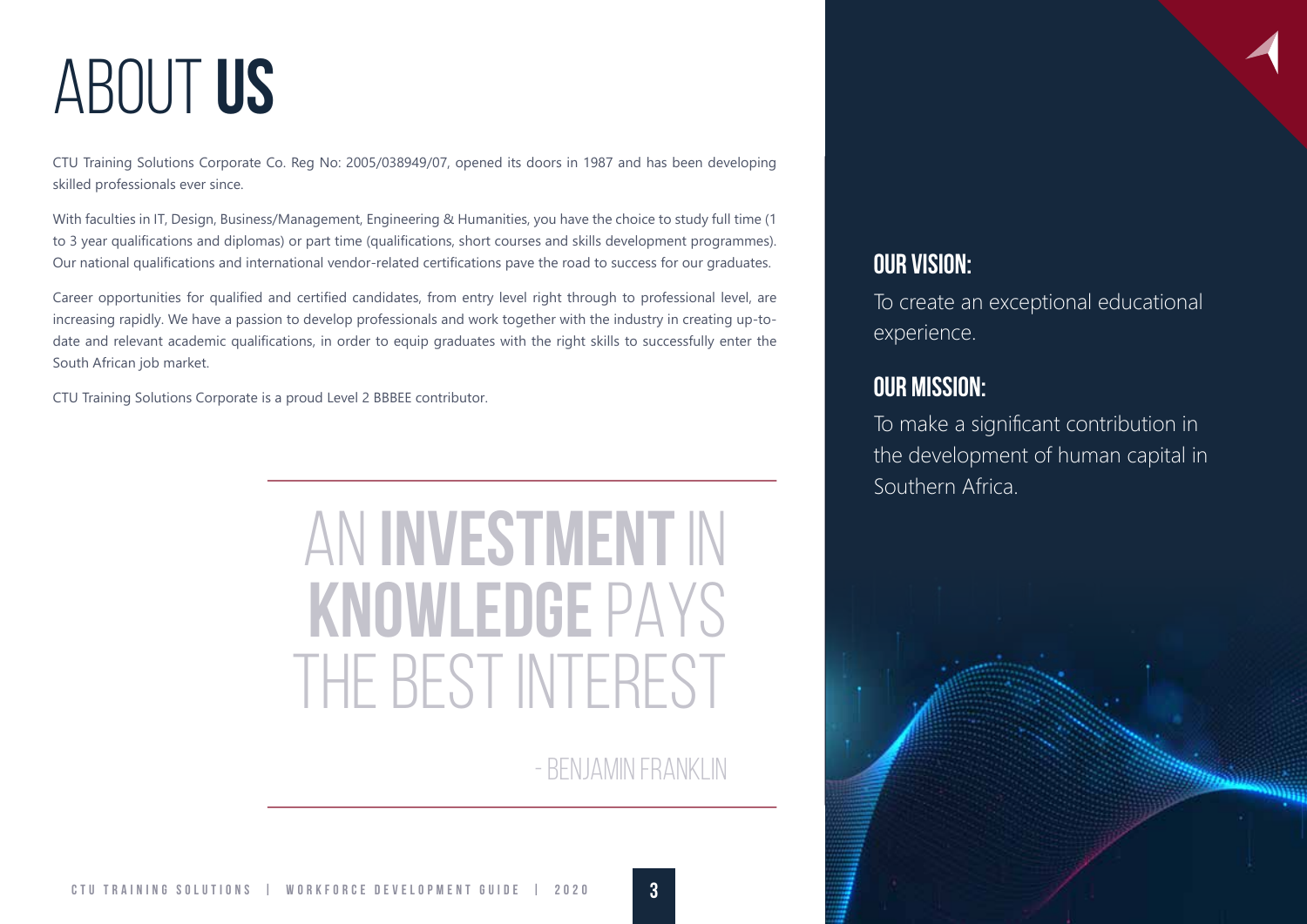# **NATIONAL FOOTPRINT**



Auckland Park **Tel: 011 482 7422** Curatio Building, 3 Annet Road,

Bloemfontein **Tel: 051 451 2210** 1st Floor, Pretty Suites Office Block, Pretty Gardens Lifestyle Centre, Du Plessis Road, Langenhoven Park

Boksburg **Tel: 011 918 1176** 36 Edgar Street, Everleigh

Cape Town **Tel: 021 671 0280** Level 3, Stadium on Main, 99 Main Road, Claremont

Durban **Tel: 031 303 1280** 245 Peter Mokaba Road, Cnr. Valley View Road, Morningside

Nelspruit **Tel: 013 757 0245** Riverside Junction Shopping Centre, Cnr. of R40 and Botanical Gardens Rd

Polokwane **Tel: 015 297 3250** 25 Devenish Street, Polokwane

Port Elizabeth **Tel: 041 363 2911** 26 Worraker Street, Newton Park

Potchefstroom **Tel: 018 290 5340** 39 Buskus Street, Baillie Park

Pretoria **Tel: 012 361 6688** Glen Manor Office Park, Block 6, Frikkie de Beer Street, Menlyn

Roodepoort **Tel: 011 760 4321** Shop 59, The Village @ Horizon, Cnr. Sonop & Ontdekkers Road, Horizon

SANDTON **Tel: 011 666 7431** Suite 21, Second Floor, Daisy Street Office Park, 135 Daisy Street *(\*Part Time & Corporate)*

Stellenbosch **Tel: 021 887 5372/3** 1st Floor, Memory Lane Building, Cnr. Andringa & Banghoek Street *(Career)*

Stellenbosch **Tel: 021 883 9939** Jan Celliers Street, Mullerhof Building, Ground Floor *(Part Time & Corporate)*

Vereeniging **Tel: 016 423 7341** 140 Genl. Hertzog Avenue, Three Rivers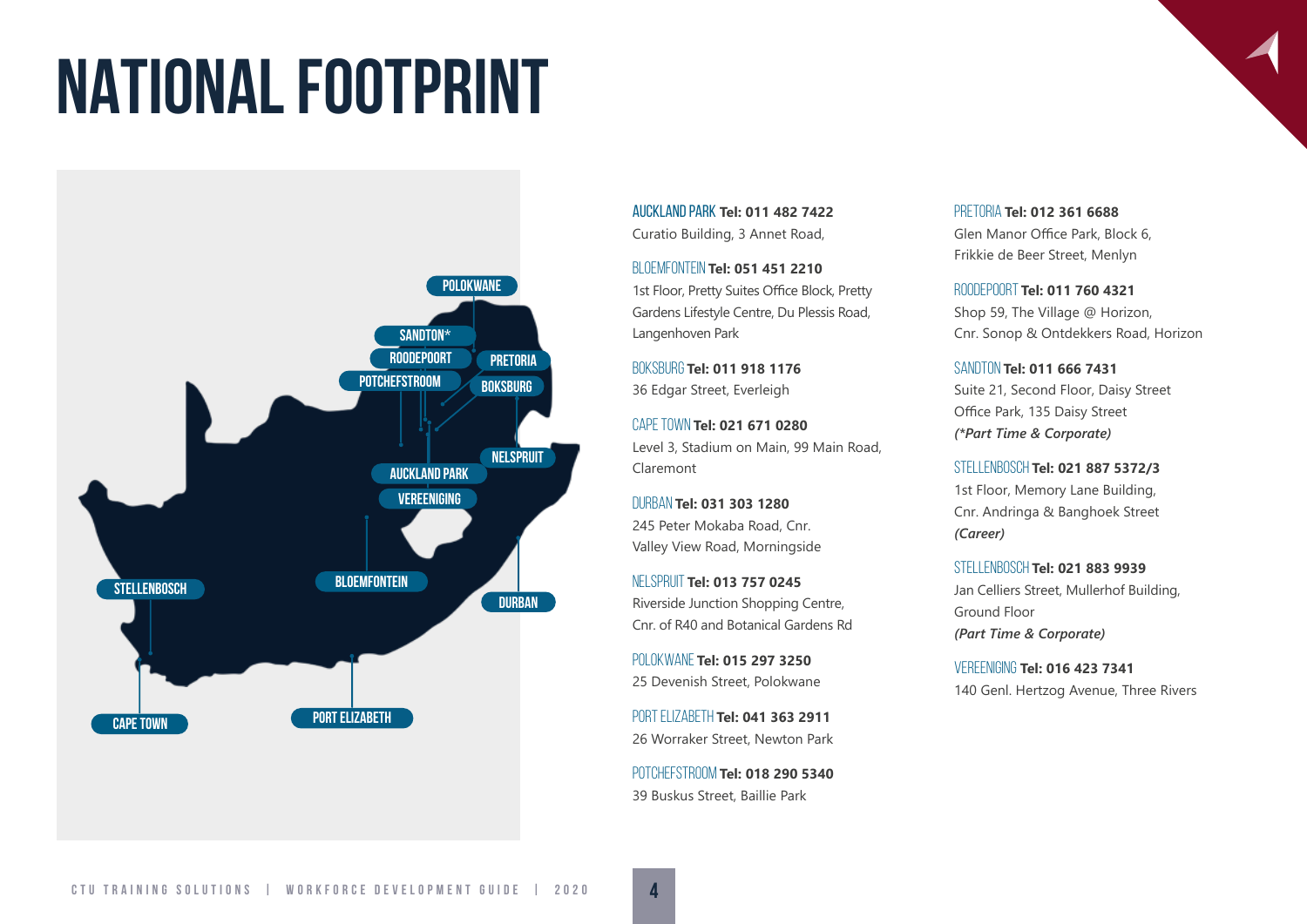# WORKFORCE **OFFERINGS**

### **FULL TIME QUALIFICATIONS**

We offer one/two and three year full time qualifications with sessions from Monday to Friday, after which the participant could obtain a national qualification and international certification/s (where applicable).

*Read more: (ctutraining.ac.za/academic-qualifications/about-ctu/)*

### **PART TIME QUALIFICATIONS**

Qualifications vary from 1 year to 18 months part time with sessions in the evening, twice per week and two Saturdays per month, after which the participant will obtain a national qualification and international certification/s\*. Selected programmes offer self-paced options – Hybrid (VILT) learning applies.

Higher Education Programmes i.e. Higher Certificates and Diplomas at the accredited Higher Education Campuses can also be offered on a part time basis over 2 or 5 years.

*Read more: (ctutraining.ac.za/academic-qualifications/ctu-courses)*

### **SHORT COURSES**

These are skills based and vendor-specific courses (non-credit bearing). International certifications are available to certain relevant courses.

\* Refer to course breakdown for more information on international certification offerings.

*Read more: (ctutraining.ac.za/part-time-courses/)* 

\*Only selected registered campuses. Pending DHET registration.

### **HYBRID (VILT) LEARNING**

#### **BACKGROUND:**

Hybrid (VILT) learning is a knowledge and skills learning process (participant centered) that uses various training methods which integrates digital (internet and mobile), recorded and traditional face-to-face training activities in a planned manner. The method ensures that the participants can attend training after hours via VILT making use of material that is available to them electronically and online.

At CTU the Hybrid (VILT) approach to course delivery combines face-to-face sessions (theory and practical) with online activities (Safari books and ColCampus), as well as group and research activities.

#### **VIRTUAL INSTRUCTOR-LED TRAINING**

All information was correct at the time of print. However, courses might have changed by course delivery date. Please ensure that you receive the latest course content from your nearest campus or the website.

"Virtual Instructor Led Training" (VILT) forms an integral part of Hybrid learning at CTU. Our senior facilitators, heads of programmes, faculty heads or industry specialist will be doing training to all campuses simultaneously via a live-streaming platform. Training facilities will be set up to ensure interaction between participants and the facilitator. These sessions will then be recorded and made available to participants via ColCampus. VILT sessions will be rescheduled if load shedding occurs. VILT theory sessions will be "podcast" and video recordings will be made available online daily. The participants of campuses experiencing electricity outages must connect with the VILT facilitator via Skype.

#### **TEACHING METHODOLOGY:**

From 2020 CTU will be making use of a flipped classroom approach. The flipped classroom approach will be used to blend the online learning and face-to-face learning environments. The participant, therefore, will use independent study time to watch lecture video content that introduces new concepts. They then use sessions to engage in discussion about this information, do exercises with the support of their teacher, and engage in group work and discussion.

All CTU study guides will guide the participant to ensure that all pre-reading on subjects and topics takes place prior to the participant attending a face to face session. During the training sessions, participants can then engage in an authentic, collaborative learning experience with the facilitator as well as other participants. The underlying premise is that participants review information outside of training session times and, instead of simply receiving information from the instructor/ facilitator, come prepared to discuss concepts.

#### **GROUP AND RESEARCH:**

The hybrid (VILT) instruction method allows the participants to interact with content and engage in learning activities before, during, and after the face-to-face sessions. This interaction will take place in the group and research sessions.

To enable participants to be fully active in the Hybrid (VILT) Learning approach each participant must have a device with data. Please see "Bring your own device information."

*Read more: (ctutraining.ac.za/part-time-courses/hybrid-training/)*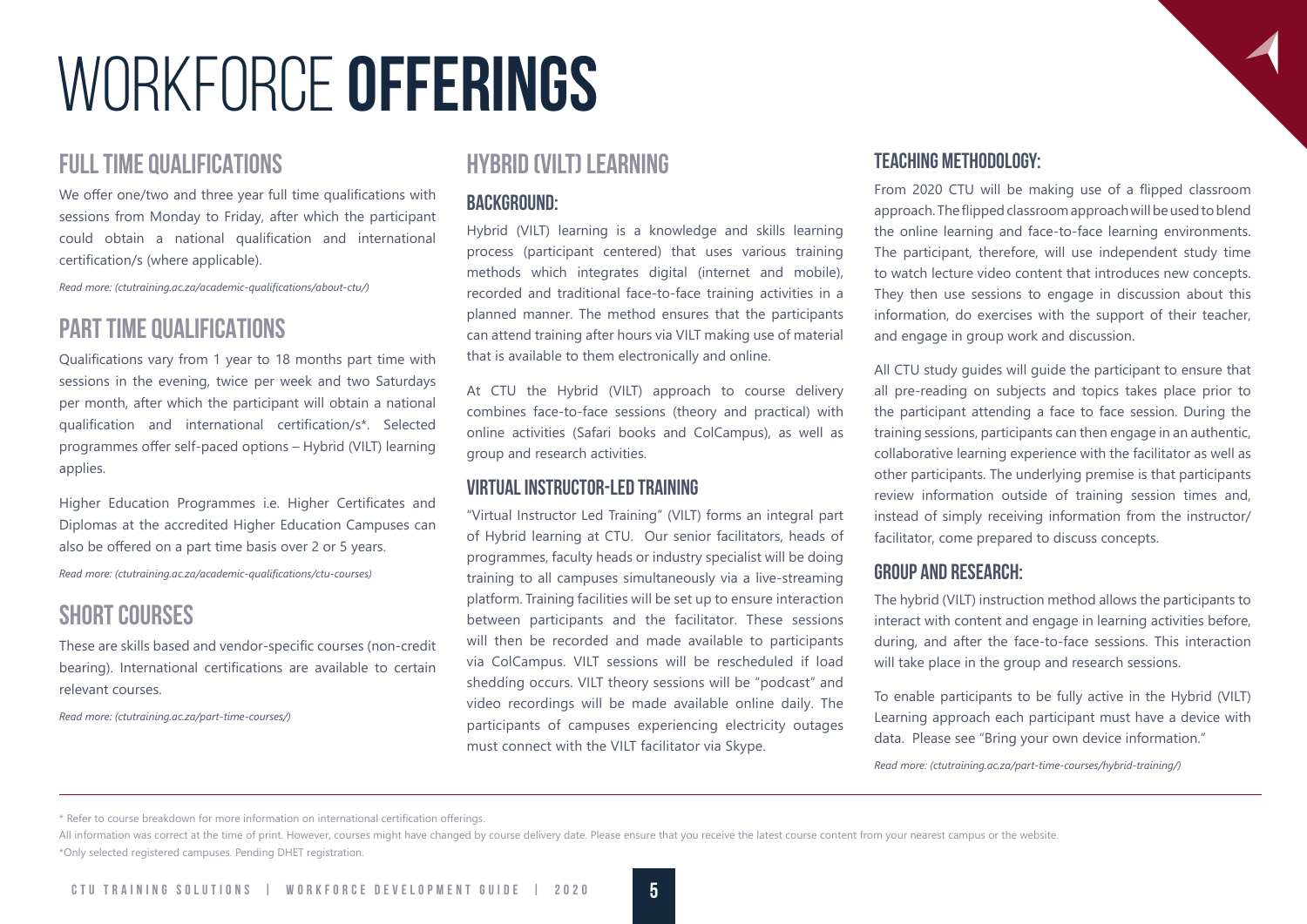# **LEARNERSHIPS**

### **SKILLS DEVELOPMENT**

Skills shortages are a key threat to the future growth of South African businesses. Upskilling the existing workforce is vital for securing a business's future and ensuring it remains competitive. If you or your employees are well trained they'll be more productive, leading to increased efficiency, and higher profits for your business.

### **LEARNERSHIPS**

A learnership is a work-based route to obtaining a qualification. It is an education and training programme comprising of both structured practical workplace (on-the-job) experience and structured theoretical training. The duration of a learnership is approximately twelve months and results in a full national qualification. CTU has over 14 registered ICT Learnerships up to NQF Level 5 and 6.

#### *At CTU the learnership best practice is identified as follows:*

- All training is instructor-led.
- Training times are structured according to required notional hours per learnership.
- Learners attend training and workplace learning sessions based on an agreed schedule.

Various other options can be offered. However, CTU suggests the 6 months theoretical session and 6 months' workplace experience as the best option - depending on accreditation requirements. Learnership groups smaller than 20 will fall into various available programme schedules. Groups larger than 20 are not restricted to specific starting dates and their schedules can be customized according to the client's needs.

#### **PRIMARY BENEFITS OF LEARNERSHIPS:**

#### *Upskilling of Employees and Related Benefits*

There are immediate benefits to upskilling employees on learnerships for the employer:

- Increased loyalty towards the employer Employees are less likely to leave a company that takes interest and invests in their personal and professional development.
- Technical expertise is enhanced.
- Learnerships involve a high portion of on-the-job training. Work performance and productivity are not negatively impacted as much when compared to traditional learning methods.
- Increased productivity and profitability Employees tend to be more motivated and strive to add greater value to the organisation.

#### **BENEFITS FOR THE PARTICIPANT:**

- Participants need learnerships because they cannot afford the loss of income that would result in full-time studying.
- Participants gain technical expertise and knowledge through learnerships that are directly and practically related to their field of work.
- Learnerships enable further learning and allow participants the opportunity to gain a nationally recognised qualification through a structured learning programme.
- A good qualification provides a basis for further personal development. Work standards and job satisfaction are improved and the participant has a greater self-image and self-esteem.

#### **B-BBEE BENEFITS:**

One of the major benefits of a learnership to a company is the impact on the skills development aspect of your B-BBEE scorecard. CTU Training Solutions has B-BBEE experts available to assist in ensuring that learnership interventions are implemented in a manner that maximises the B-BBEE scorecard. Points are based on a Generic Scorecard.

#### **LEARNERSHIP B-BBEE RECOGNITION:**

In many aspects, a company could earn points under employment equity for black people.

#### **SKILLS DEVELOPMENT EXPENDITURE**

The skills development element requires that 6% of the annual payroll is spent on black employees. The thresholds for classification as an Exempted Micro Enterprise (EME), Qualifying Small Enterprise (QSE) or Generic Entity are as follows:

EME: Annual Turnover under R 10 mil - exempt from BEE.

QSE: Annual turnover between R10 million and R50 million.

Generic (Large) Entity: Annual turnover of R50 million or more.

For a Generic Entity, in total 6% of the leviable amount should be spent on training specified in the Learning Programmes Matrix for black people. At least 0.3% of the leviable amount should be spent on training specified in the Learning Programmes Matrix for black people with disabilities. Learnerships, apprenticeships or internships for black employees and black unemployed people are required for a Generic Entity. The target is 2.5% of the entity's total workforce for black employees and black unemployed people.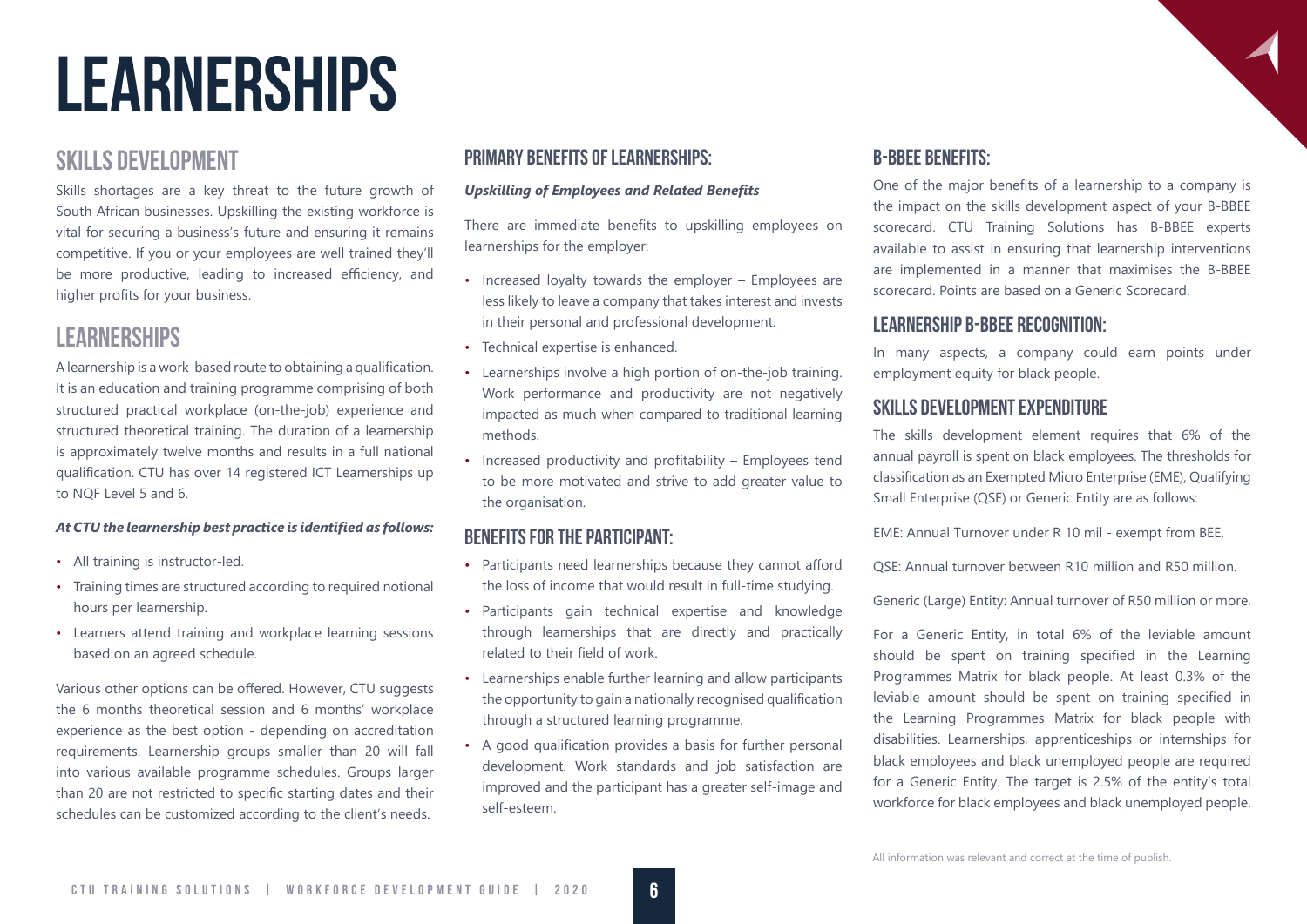# **LEARNERSHIPS**

The Economic Active Population (EAP) targets are applied to each indicator for the Skills Development element for a Generic Entity.

For a QSE, in total 3% of the leviable amount should be spent on training.

As per the B-BBEE Learning Programme Matrix, learnership programmes fulfil the requirements of B, C and D categories – therefore ensuring that the total amount of Training Force invoice and salaries paid to employees on the learnership programme are recognised as part of skills development expenditure which makes the 6% target more attainable. Bonus points - an additional 5 points available upon the successful employment of unemployed youth (18.2's).

#### **PREFERENTIAL PROCUREMENT SCORECARD**

CTU Training Solution's B-BBEE credentials are measured through the group's rating process. CTU has been awarded a Level Two (2) B-BBEE rating by Empowerdex. This enables you to account for 125% of your procurement spend with us on your B-BBEE scorecard.

#### **TAX ALLOWANCE BENEFITS**

One of the benefits to United Stations running learnerships is the tax allowance (Section 12H of the Income Tax Act 58 of 1962 and subsequent amendments) which is associated with them.

#### *The tax allowance available to companies running learnerships is as follows:*

Commencement allowance: R40 000 based on pro rata over a 12 month period (R60 000 for disabled participants)

Completion allowance: R40 000, when the learnership is successfully completed (R60 000 for disabled participants), over a minimum of a 12 month period.

Using learnerships, tax allowances can significantly decrease the cost of training for each participant

#### *Youth Wage Subsidy*

In the case of employing a previously unemployed youth under the age of 30, the employer might qualify to claim back monthly youth wage subsidy based on the remuneration paid to the identified employee for the first two years of full time employment.

#### **WORK INTEGRATED LEARNING (WIL)**

All learnerships have practical workplace-based experience. Learners will be required to complete a Workplace Logbook signed off by the appointed workplace mentors.

#### **HOW ARE LEARNERSHIPS FUNDED?**

Funded learnerships are funded by a SETA where the company is registered and has applied for funding, while unfunded learnerships are self-funded by a private company. With funded learnerships, SETAs will advise when funding is available, while with unfunded learnerships, the company needs to send a letter of intent to the SETA it is registered with, indicating when it would like to run the learnership, the programme that it intends to run and the number of participants it would like to host.

SETAs advertise in national newspapers and on websites. They also send e-mails to companies that submit a Workplace

Skills Plan or participate in other projects with them. In most instances, SETAs indicate programmes and NQF levels that address skills shortages at that time.

Companies wanting to engage in learnerships must ensure that their Workplace Skills Plan includes the learnerships they want to host, as well as the scarce and critical skills being addressed. When asked for funding, certain SETAs consider whether the applicant has identified critical or scarce skills in their proposed learnership plan.

When companies submit their Workplace Skills Plans, some SETAs expect them to submit the learnership funding request at the same time, as these run concurrently. Certain SETAs' funding windows open after submission of a Workplace Skills Plan, while others open twice a year. Companies must know which model their SETA follows so that they can prepare properly.

Regardless of whether the learnership is funded or unfunded, companies can claim Company Tax rebates at the beginning and end of the learnership. This is subject to the registration of the participants at the SETA and the completion of the learnerships by these participants. It is also pro-rated according to the tax year. In order to claim the tax rebate from the SA Revenue Service, the company must have a form from the SETA stating each participant's registration and progress/ completion.

*https://www.itweb.co.za/office/ctu-training-solutions-pty-ltd/content/ xA9POvNYVYAqo4J8*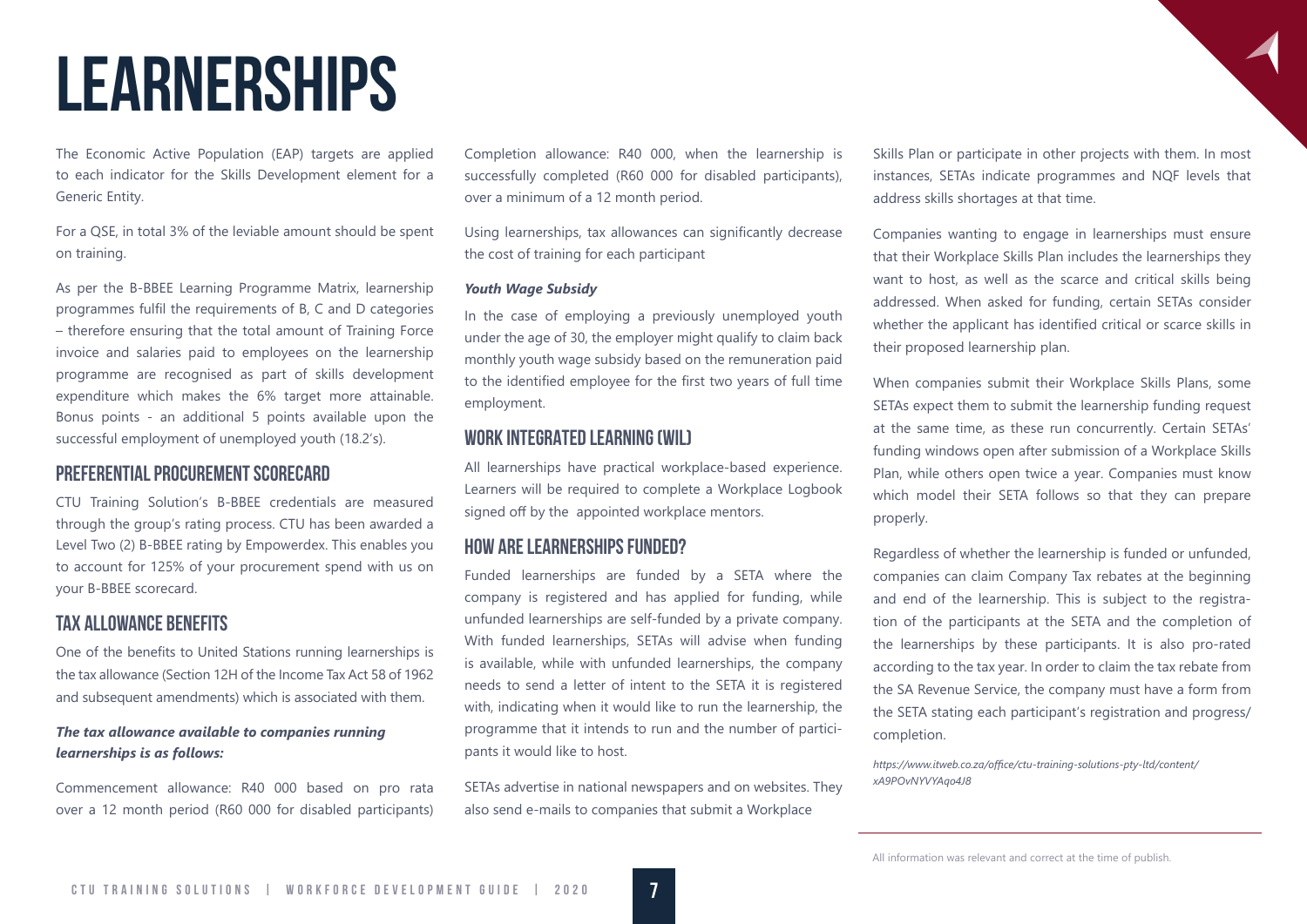### **REGISTERED LEARNERSHIPS**

| <b>CTU DESCRIPTION</b>                                                                     | <b>QUALIFICATION NAME</b>                                                                             | <b>DOL NUMBERS</b>                 | <b>OFO CODES</b>       |
|--------------------------------------------------------------------------------------------|-------------------------------------------------------------------------------------------------------|------------------------------------|------------------------|
| <b>Contact Centre Support</b>                                                              | 71490: LP73269 National Certificate: Contact Centre Support - NQF 2                                   | 23Q230021151282                    | 422206                 |
| <b>End User Computing 1</b>                                                                | 61591: National Certificate: End User Computing - NQF 3                                               | 12Q120020401303                    | 334102                 |
| <b>Web Design</b>                                                                          | 78965: FET Certificate: Systems Development - NQF 4                                                   | 12Q120021241315                    | 251901                 |
| <b>Programming Foundation</b>                                                              | 78965: FET Certificate: Systems Development - NQF 4                                                   | 12Q120021241315                    | 251901                 |
| <b>IT Technical Support</b>                                                                | 78964: FET Certificate: IT Technical Support - NQF 4                                                  | 12Q000016451754                    | 252902, 351301         |
| <b>Project Management 1</b>                                                                | *50080: FET Certificate: Project Management - NQF 4                                                   | 23Q230068281364                    | 441903, 121905, 862913 |
| <b>Computer Aided Draughting 1</b>                                                         | 66071: FET Certificate: Computer Aided Drawing Office Practice (CAD) - NQF 4                          | 23Q230030291504                    | 311801                 |
| <b>Bookkeeper</b>                                                                          | 58375: FET Certificate: Bookkeeping - NQF 4                                                           | 01/Q010027/26/120/3                | 242209, 331301, 431101 |
| <b>Generic Management 1</b>                                                                | *57712: FET Certificate: Generic Management - NQF 4                                                   | 23O230075281504<br>23Q230074261504 | 142103                 |
| <b>End User Computing 2</b>                                                                | 71853: National Certificate: End User Computing - NQF 4                                               | 12Q120039001324                    | 334102                 |
| <b>Contact Centre Operations</b>                                                           | 93996: LP71489: Further Education and Training Certificate:<br><b>Contact Centre Operations-NQF 4</b> | 23Q230022141454                    | 422206                 |
| <b>IT Cloud Solutions Administrator</b>                                                    | 48573: National Certificate: IT Systems Support - NQF 5                                               | 12Q120011001205                    | 252301, 252101/201     |
| <b>IT Cloud Solutions Administrator (Cloud and Security</b><br><b>Professional: CISCO)</b> | 48573: National Certificate: IT Systems Support - NQF 5 (CISCO Add-on)                                | 12Q120011001205                    | 252301, 252101/201     |
| <b>Software Development</b>                                                                | 48872: National Certificate: IT Systems Development NQF 5                                             | 12Q120021241315                    | 251401, 251201, 251901 |
| <b>Data Science</b>                                                                        | 48872: National Certificate: IT Systems Development NQF 5                                             | 12Q120021241315                    | 251401, 251201, 251901 |
| <b>App Development</b>                                                                     | 48872: National Certificate: IT Systems Development NQF 5                                             | 12Q120021241315                    | 251401, 251201, 251901 |
| <b>Web Development</b>                                                                     | 48872: National Certificate: IT Systems Development NQF 5                                             | 12Q120021241315                    | 251401, 251201, 251901 |
| <b>Games Development</b>                                                                   | 48872: National Certificate: IT Systems Development NQF 5                                             | 12Q120021241315                    | 251401, 251201, 251901 |
| <b>Business Analysis</b>                                                                   | 63769: National Certificate: Business Analysis Support Practice - NQF 5                               |                                    |                        |
| <b>Project Management 2</b>                                                                | *58395: National Certificate: Project Management - NQF 5                                              | 02Q020039001205                    | 441903, 121905, 862914 |
| <b>Office Administrator</b>                                                                | 23618: Certificate: Office Administration - NQF 5                                                     | 01/Q010021/00/120/5                | 422601, 431301, 441501 |
| <b>IT Solutions Expert: Open Source</b>                                                    | 48573: National Certificate: IT Systems Support - NQF 5                                               | 12Q120011001205                    | 252301, 252101/201     |
| <b>Database Development (Business Intelligence)</b>                                        | 71850: Certificate: IT Database Development - NQF 6                                                   | 12Q120038001206                    | 252101, 251401, 251901 |
| <b>Data Analysis</b>                                                                       | 71850: Certificate: IT Database Development - NQF 6                                                   | 12Q120038001206                    | 252101, 251401, 251901 |
| <b>Cyber Security</b>                                                                      | 71850: Certificate: IT Database Development - NQF 6                                                   | 12Q120038001206                    | 252101, 251401, 251901 |
| <b>AI and Machine learning</b>                                                             | 71850: Certificate: IT Database Development - NQF 6                                                   | 12Q120038001206                    | 252101, 251401, 251901 |
| <b>Advanced App Development</b>                                                            | 71850: Certificate: IT Database Development - NQF 6                                                   | 12Q120038001206                    | 252101, 251401, 251901 |
| <b>Advanced Games Development</b>                                                          | 71850: Certificate: IT Database Development - NQF 6                                                   | 12Q120038001206                    | 252101, 251401, 251901 |
| <b>IT Cloud Solutions Engineer</b>                                                         | 71869: Certificate: IT Database Administration - NQF 6                                                | 12Q120037001206                    | 252101                 |

**\* Self-paced options are available for the following registered qualifications: 50080 QCTO FET Certificate: Project Management - NQF 4. 58395 QCTO National Certificate: Project Management - NQF 5 and 57712 QCTO FET Certificate: Generic Management - NQF 4.**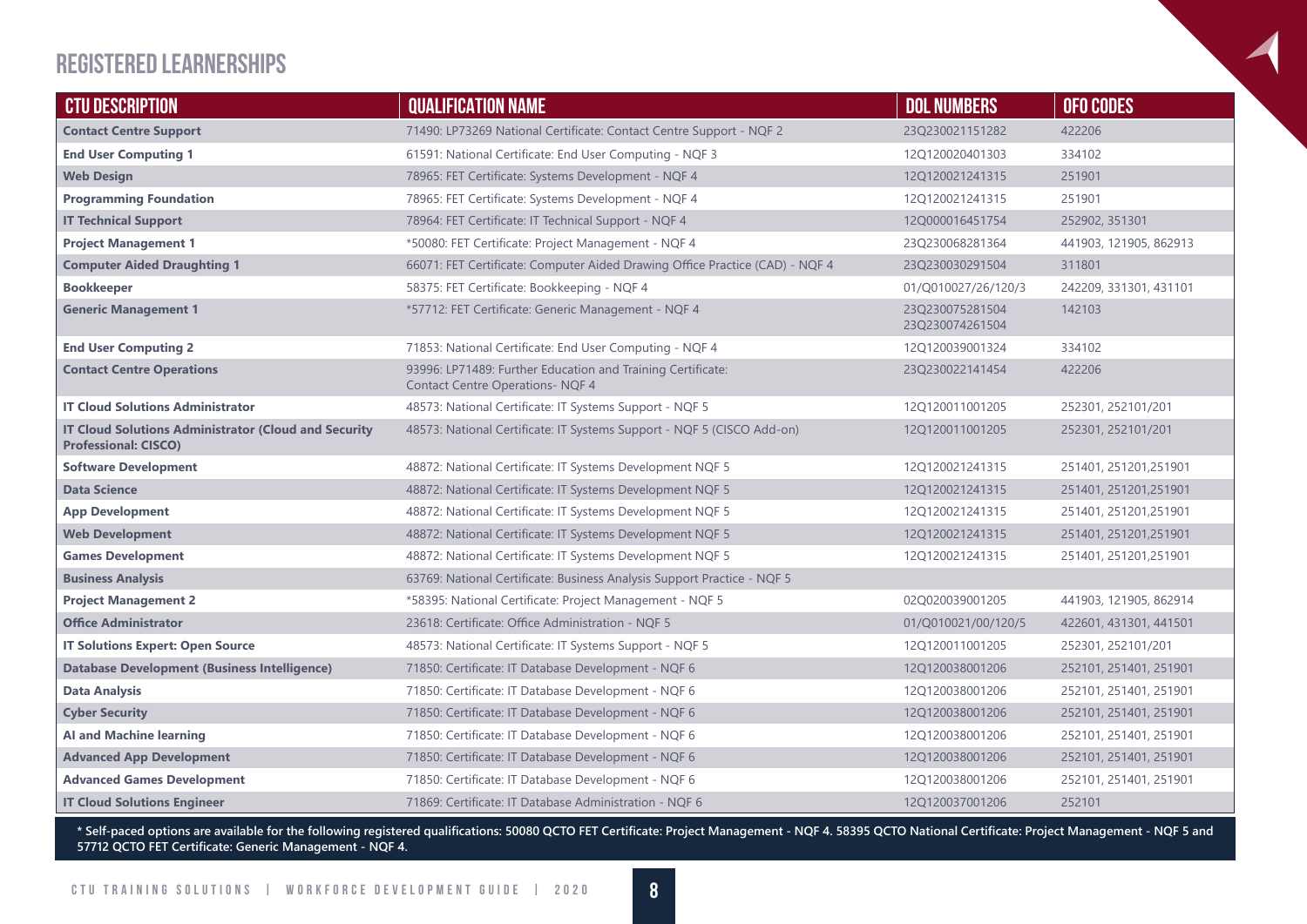# **INTERNSHIPS**

An internship is a programme designed to give higher education graduates an opportunity to extend their academic qualifications with structured workplace exposure and specialised training. The MICT SETA utilizes the concept of internships to fast-track high level skills, to offer needed work experience to unemployed graduates and to empower graduates with practical knowledge aligned with their qualification. CTU provides companies and participants the opportunity to develop unemployed youth or graduates through CTU accredited programmes. The IT industry increasingly requires participants to enter companies with real-life, structured practical experience, as well as an in-depth theoretical background.

#### **WE PROVIDE AN OPPORTUNITY FOR:**

- Graduates looking for structured workplace exposure in the IT, Design and Business & Management fields to extend and build on their academic qualification.
- Previously disadvantage participants looking for an opportunity to study within the ICT industry.
- Organisations wanting to recruit participants with the skills to meet the demands of today's technology without any training cost obligation.

CTU offers organisations the opportunity to participate in our various internship projects and to offer a participant/s workplace experience after graduation where they will gain invaluable marketing, technical sales or customer service skills. These courses are delivered online or face-to-face in real-time, enabling participants to interact with established industry experts. The vision for our internship projects is to give graduates the opportunity to study market-relevant technologies and receive relevant exposure from companies, making them more employable.

The stakeholder companies will be required to compensate a participant with a monthly stipend. Speak to a Human Resource Development Consultant at CTU if you wish to participate in any future funded or non-funded internship projects, and help give a graduate the opportunity to succeed.

#### **CTU RECRUITS**

CTU Recruitment Solutions, a division of CTU Training Solutions, has a team of professional recruitment consultants that can assist in the screening of potential candidates for learnership and internship projects, assisting in finding the right fit for any organisation.

# **SELF-PACED: FLEXIBLE LEARNING SOLUTIONS**

#### **A FLEXIBLE STUDY METHOD CONSISTING OF CONTACT SESSIONS, SELF STUDY AND ONLINE TRAINING - IDEAL FOR SOMEONE WHO WANTS TO STUDY WHILE WORKING.**

Self study & contact sessions

- All participants must keep a workplace experience log book. Only experience related to the participant's studies should be captured.
- Induction day and first session attendance are compulsory.
- Participants will build an electronic Portfolio of Evidence. Summative assessments as per academic calendar (x4 sessions) to take place on-site.
- Confirm graduation date with campus manager.
- Please refer to study guide for more information.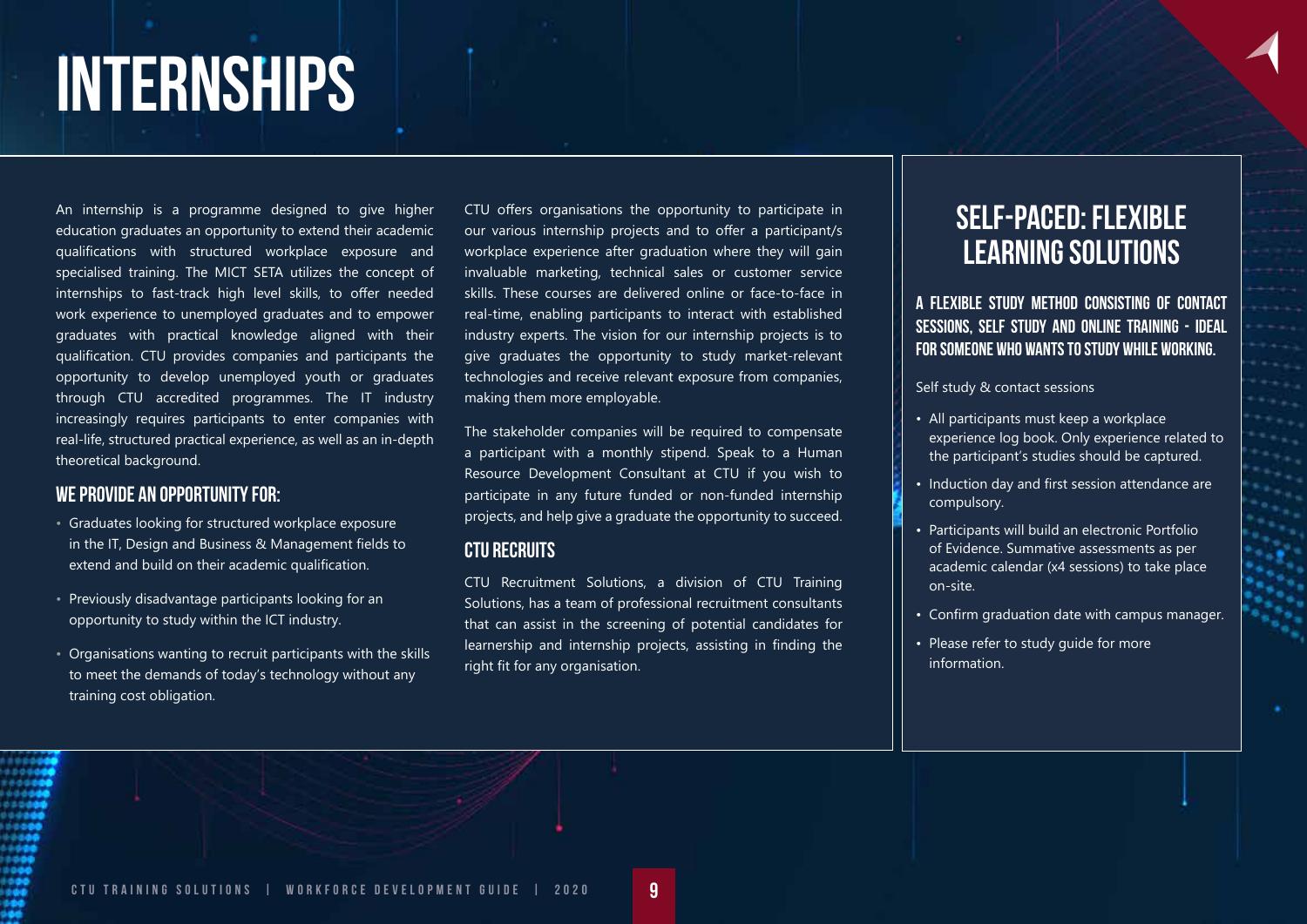# THE VALUE OF **CERTIFICATION**

The debate of **certificates, certifications, diplomas, degrees** and **experience** has been going on for a long time and no definite conclusion has been reached.

# It all basically comes down to **personal preference** and the **academic** and **workplace end goal**.

According to **Scott Skinger**, CEO & Founder of **TrainSignal**, a lot of hiring managers said **IT certifications**, **hands-on experience** and **education** are the main three factors that catch their eyes.

The question then arises as to why certify when you can get a 'higher rated' diploma or degree? The answer is quite straight forward.

Certifications are a clear indication of how up-to-date a person's skills are. Most certifications are reviewed and updated regularly to keep up to date with the technology and business trends in the workplace environment.

"In an industry that is constantly advancing, the most valuable employee is one who shows a willingness to continue growing and adapting to a quickly-evolving workplace," Skinger said.

If you study towards a diploma or degree which take two to three years, the knowledge you have obtained in your first year will likely be outdated.

Sure the basic & foundational information taught will still be applicable, but the knowledge of the latest and more advanced technologies & programmes won't be there.

Nothing stops you to certify during your studies or after you have obtained a diploma or degree.

To be considered for an IT position at any company, you will need to have the right combination of education, experience and certification/s.

Companies would rather hire someone with a certification, because it gives you recognition.

It is a means to stand out in your field with a set of qualifications that demonstrate your commitment to staying current with the very latest technological advances. Also, a company will likely choose a certified professional than a professional without the right certifications.

A certification will open the door to a new career since it is proof that you are skilled in a specific area.

Certifications are not only important in the IT industry, but in most other industries as well.

Designers need to keep up to date with the latest programme versions, everyone (or mostly everyone) in the office needs to know how the office programmes work, and the list goes on and on.

To certify, or not to certify? It is up to you to decide what you want out of your work life.

Just remember, if you want to differentiate yourself from the rest of the crowd as skilled on the newest technologies and increase your employability – certification is the way to go.

*Sources: Number of college grads with IT degrees down (techrepublic. com) & IT Certifications vs. Experience vs. Degree (community.spiceworks. com)*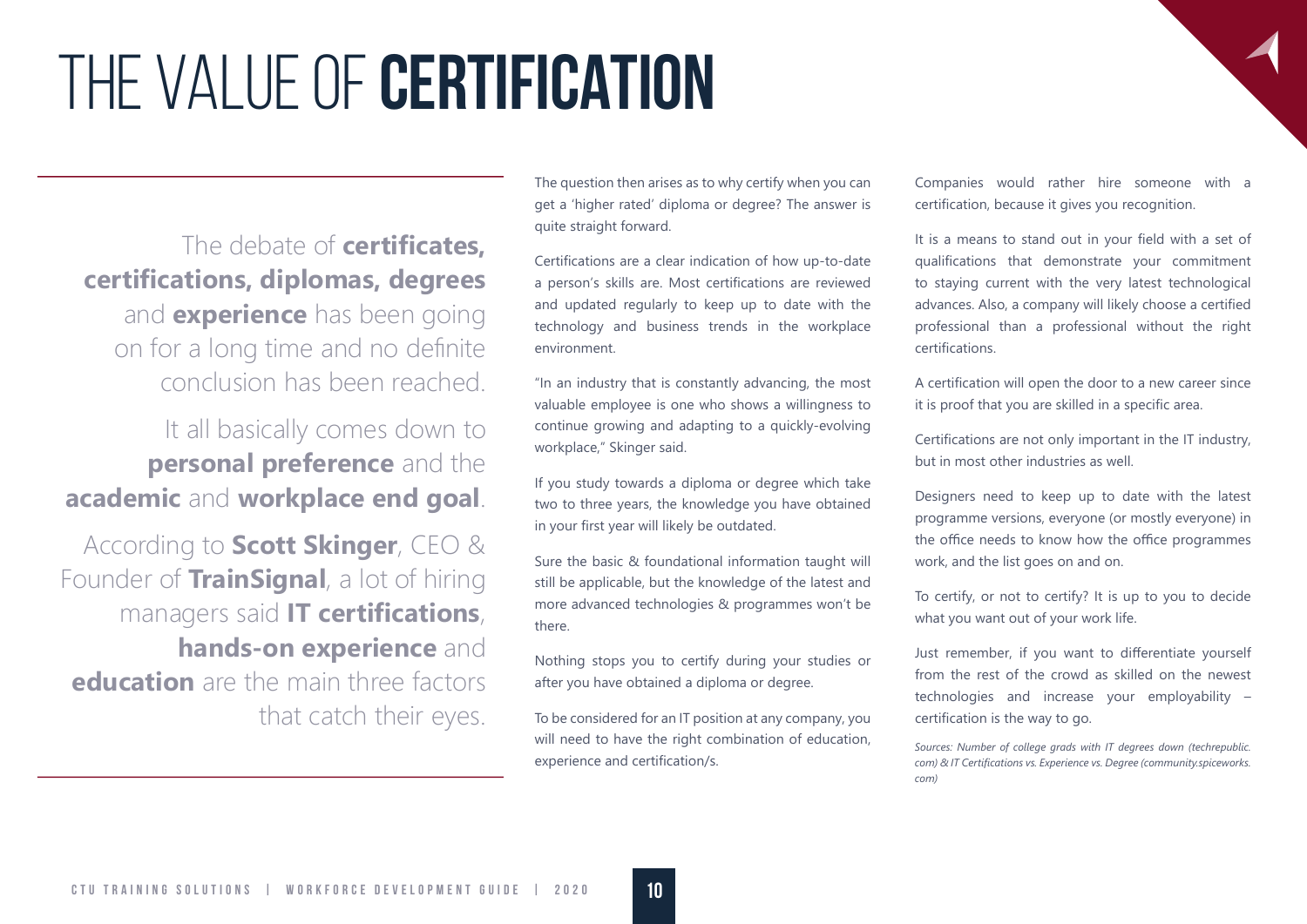# **IT PROGRAMMES**

### **TECHNICAL SUPPORT & CLOUD SOLUTIONS**

In this department the it Technical Support qualification creates entry level systems support professionals with good fundamental knowledge of the technical support field. The next qualification in the Technical Support & Cloud Solutions track, it Cloud Solutions Administrator further builds on the technical skills required to progress to the it Cloud Solutions Engineer. These qualifications are aligned to international certifications that prepare learners to write the selected international exams

NATIONAL SENIOR CERTIFICATE (GRADE 12), INCLUDING AN ACHIEVEMENT RATING OF AT LEAST 3 (40-49%) IN MATHEMATICS LITERACY & LANGUAGE OR ENGLISH FIRST ADDITIONAL LANGUAGE. APPLICATION FORM & DIAGNOSTICS ASSESSMENT AT THE CAMPUS



### **SOFTWARE DEVELOPMENT**

NATIONAL SENIOR CERTIFICATE (GRADE 12). MATH LITERACY / MATHEMATICS/TECHNICAL MATHS. APPLICATION FORM & DIAGNOSTICS ASSESSMENT AT THE CAMPUS

Microsoft Certified Solutions Developer is a certification for IT professionals seeking to demonstrate their ability to build innovative solutions across multiple technologies, both on-premises and in the cloud.



### **APP DEVELOPMENT**

NATIONAL SENIOR CERTIFICATE (GRADE 12). MATH LITERACY / MATHEMATICS/TECHNICAL MATHS. APPLICATION FORM & DIAGNOSTICS ASSESSMENT AT THE CAMPUS

Learn to develop & design mobile and web applications by using JAVA, HTML 5 and more.



# **GAMES DEVELOPMENT**

NATIONAL SENIOR CERTIFICATE (GRADE 12). MATH LITERACY / MATHEMATICS/TECHNICAL MATHS. APPLICATION FORM & DIAGNOSTICS ASSESSMENT AT THE CAMPUS

Create, design and develop games in this games development programme. Get skilled in JAVA, C#, Unity and more...



#### **WEB DESIGN & DEVELOPMENT**  NATIONAL SENIOR CERTIFICATE (GRADE 12), INCLUDING AN ACHIEVEMENT RATING OF AT LEAST 3 (40-49%) IN COMMUNICATION APPLICATION FORM & DIAGNOSTICS ASSESSMENT AT THE CAMPUS

Web development is a broad term for the work involved in developing a website. Among web professionals, "web development" usually refers to the main non-design aspects of building websites: writing mark-up & coding. Web development can range from developing the simplest static single page of plain text to the most complex web-based internet applications, electronic businesses, or social network services.

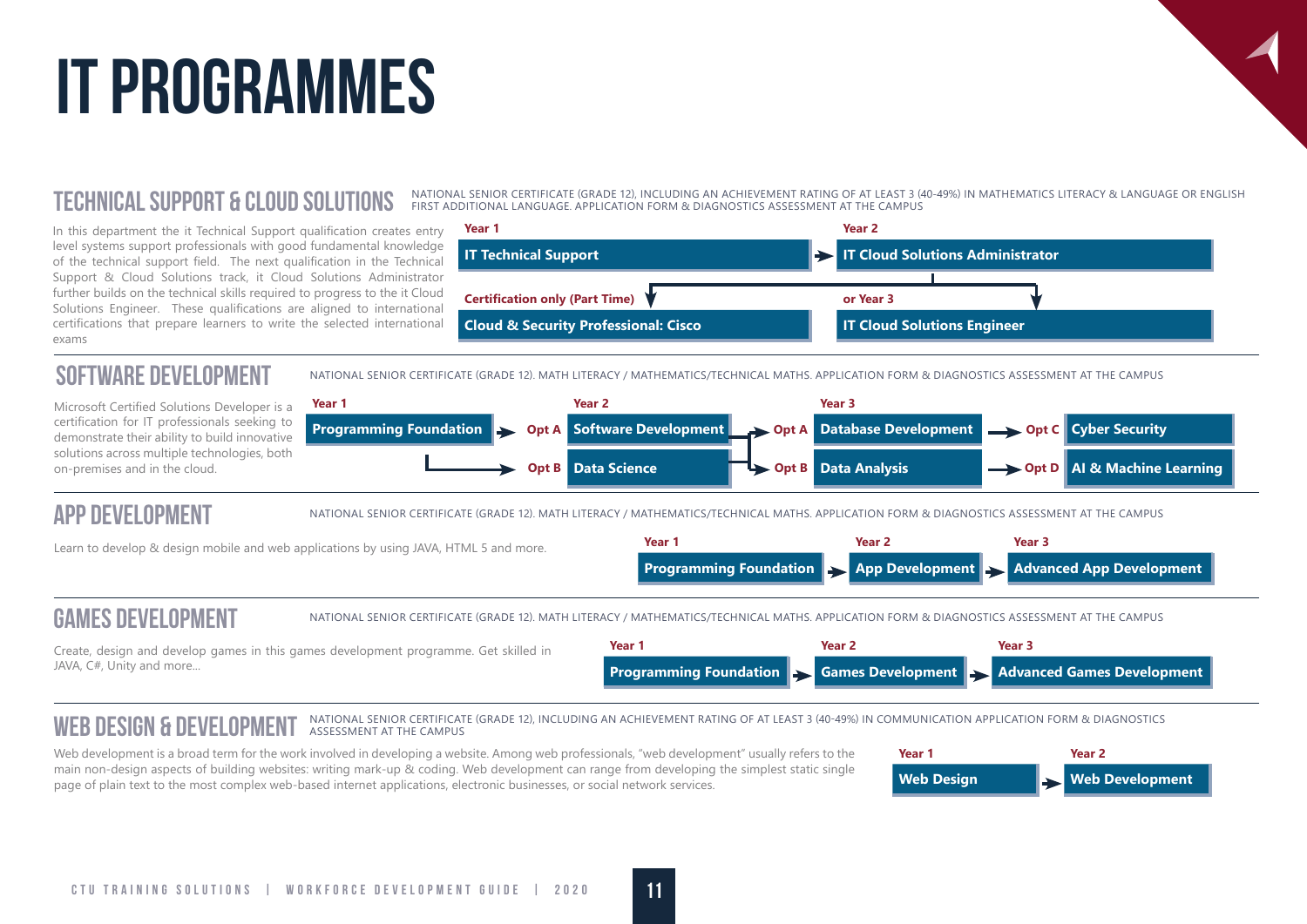# **DESIGN PROGRAMMES**

As the world moves forward into a globally competitive market, trends, designs & developments are changing daily. Architects, engineers, designers, manufacturers & shop fitters are now using AutoCAD, Revit and Inventor, making Computer Aided Drawing (CAD) operators a much needed commodity. A CAD operator visualises a given sketch of an idea into a Computer Aided Drawing (CAD) 2-dimensional drawing through to a 3-dimensional Computer Aided Drawing (CAD) model.

**COMPUTER AIDED DRAUGHTING & DESIGN** MATIONAL SENIOR CERTIFICATE (GRADE 12) MATHEMATICS/MATHEMATICS LITERACY & ENGINEERING GRAPHICS & DESIGN **(TECHNICAL DRAWING)APPLICATION FORM & DIAGNOSTICS ASSESSMENT AT THE CAMPUS**

**Foundation Programme**

**Computer Aided Draughting & Design 1**

# **BUSINESS & MANAGEMENT PROGRAMMES**

# **MANAGEMENT** NATIONAL SENIOR CERTIFICATE (GRADE 12) & APPLICATION FORM AND DIAGNOSTICS ASSESSMENT AT THE CAMPUS REQUIRED FOR ALL

The primary purpose of the Project Management qualification is to provide learners with a foundation of basic project management knowledge and skills which can be used to build further project management related competencies. The Generic Management qualification is aimed at improving the effectiveness and leadership abilities of middle managers in various occupations in South Africa, in private and public business entities as well as non-governmental organisations. The HR qualification will provide skills and knowledge in: strategic planning for human resources management and practices; acquisitions, development and utilisation of people; establishment and improvement of labour and employee relations; compensation and administration related to human resources management and practices.

**Project Management 1 Project Management 2 Generic Management 1 (Year 1)**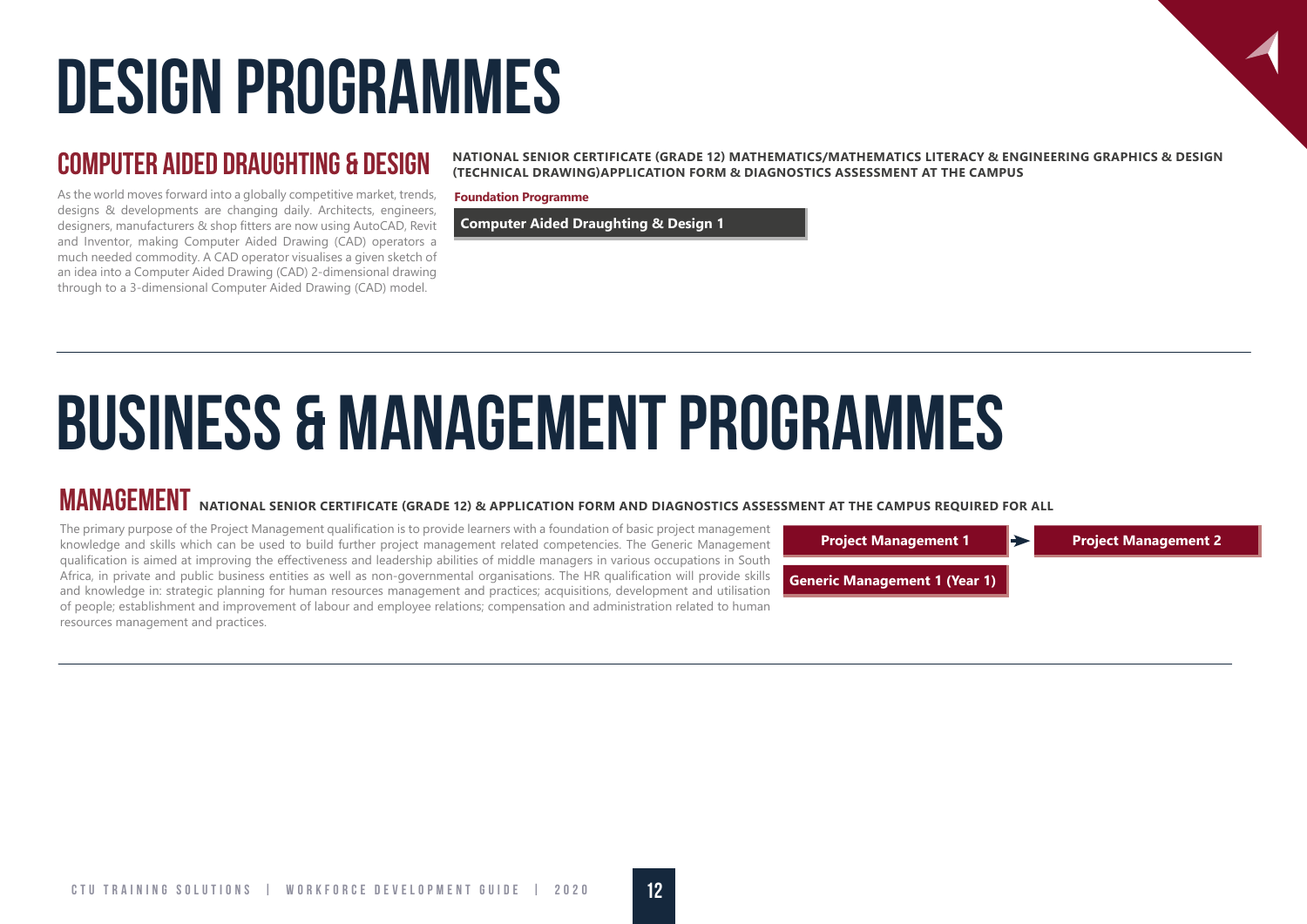# **TECHNICAL SUPPORT & CLOUD SOLUTIONS**

|                                                                                           | IT TECHNICAL SUPPORT                                                                                                                                                                                                                                         | IT CLOUD SOLUTIONS ADMINISTRATOR                                                                                                                                                                                                                                                     | IT CLOUD SOLUTIONS ENGINEER                                                                                                                                                                                                                                                                                                                                                                                                                                                                                                                                                                                                                                                                                                                      | NETWORK PROFESSIONAL: CISCO                                                                                                                                                                                                                                                                                                                                                                                                                                                                        |
|-------------------------------------------------------------------------------------------|--------------------------------------------------------------------------------------------------------------------------------------------------------------------------------------------------------------------------------------------------------------|--------------------------------------------------------------------------------------------------------------------------------------------------------------------------------------------------------------------------------------------------------------------------------------|--------------------------------------------------------------------------------------------------------------------------------------------------------------------------------------------------------------------------------------------------------------------------------------------------------------------------------------------------------------------------------------------------------------------------------------------------------------------------------------------------------------------------------------------------------------------------------------------------------------------------------------------------------------------------------------------------------------------------------------------------|----------------------------------------------------------------------------------------------------------------------------------------------------------------------------------------------------------------------------------------------------------------------------------------------------------------------------------------------------------------------------------------------------------------------------------------------------------------------------------------------------|
| <b>MODULES</b>                                                                            | <b>CPS511:</b> Computer Technology Principles<br>and Support<br>Network Architecture<br><b>NA511:</b><br>PowerShell (OpenEDX-Desktop<br><b>PS511:</b><br>Support)<br><b>MDA512: Modern Desktop Administration</b><br><b>IBP412:</b> IT and Business Planning | Introduction to Server Management<br><b>SS521:</b><br>ML521: Machine Learning<br><b>CC521:</b> COFI Curriculum for Fibre Optics<br><b>CF521:</b> Cloud Fundamentals<br><b>ADS522:</b> Advanced Server Systems<br><b>ITIL522:</b> Information Technology<br>Infrastructure Foundation | <b>CA621:</b> Cloud Administration<br><b>CCS621:</b> Computer and Cloud Security<br><b>IPM411:</b> Intro to Project Management<br><b>CAT622:</b> Cloud Architect Technologies and<br>Design<br><b>MA622:</b> Messaging Administration                                                                                                                                                                                                                                                                                                                                                                                                                                                                                                            | <b>CN511:</b> Core Networks A<br><b>CSA511:</b> Cyber Security Analyst<br><b>IPM611:</b> Project Management (SCRUM)<br><b>CN512:</b> Core Networks B<br><b>CS512:</b> Computer Structures                                                                                                                                                                                                                                                                                                          |
| <b>NATIONAL</b><br><b>QUALIFICATION</b>                                                   | FET Certificate: IT Technical Support<br>(SAQA ID 78964, NQF Level 4, 163 Credits)<br><b>Certificate issued by MICT SETA</b>                                                                                                                                 | National Certificate: IT Systems Support<br>(SAQA ID 48573, NQF Level 5, 147 Credits)<br><b>Certificate issued by MICT SETA</b>                                                                                                                                                      | <b>Certificate: IT Database Administration</b><br>(SAQA ID 71869, NQF Level 6, 120 Credits)<br><b>Certificate issued by MICT SETA</b>                                                                                                                                                                                                                                                                                                                                                                                                                                                                                                                                                                                                            | <b>QCTO National Certificate: IT Systems</b><br>Support (SAQA ID 48573, NQF Level 5, 147<br>Credits)<br><b>Certificate issued by MICT SETA</b>                                                                                                                                                                                                                                                                                                                                                     |
| <b>INTERNATIONAL</b>                                                                      |                                                                                                                                                                                                                                                              | SUGGESTED INTERNATIONAL EXAMS - AT ADDITIONAL COSTS                                                                                                                                                                                                                                  |                                                                                                                                                                                                                                                                                                                                                                                                                                                                                                                                                                                                                                                                                                                                                  |                                                                                                                                                                                                                                                                                                                                                                                                                                                                                                    |
| <b>CERTIFICATIONS</b><br>ababa<br>Kisco<br>ompTIA<br>vetworker<br>Volsderriy<br>Microsoft | 220-1001 CompTIA A+ Core 1<br>220-1002 CompTIA A+ Core 2<br>MD-100 Windows 10<br>Managing Modern Desktops<br><b>MD-101</b><br>N10-007 CompTIA Network+                                                                                                       | MS-100: Microsoft 365 Identity and Services<br>MS-101: Microsoft 365 Mobility and Security<br><b>Outcome - Microsoft 365 Certified:</b><br><b>Enterprise Administrator Expert</b><br>AZ-900 Microsoft Azure Fundamentals                                                             | <b>Outcome - Microsoft Certified Azure Cloud</b><br><b>Administrator</b><br>Microsoft Azure Administrator<br>AZ-103<br><b>Outcome - Microsoft Certified Azure</b><br><b>Solution Architect Expert</b><br>AZ-300<br>Microsoft Azure Architect<br>Technologies<br>Microsoft Azure Architect Design<br>AZ-301<br><b>Outcome - Microsoft Certified Azure</b><br><b>Security Engineer Associate</b><br>Microsoft Azure Security<br><b>AZ-500</b><br>Technologies<br><b>Outcome - Microsoft Certified Azure Data</b><br><b>Engineer Associate</b><br>Designing an Azure Data Solution<br><b>DP-201</b><br>Planning and Configuring a<br><b>MS-200</b><br>Messaging Platform<br>Implementing a Hybrid and<br><b>MS-201</b><br>Secure Messaging Platform | <b>Understanding Cisco</b><br>210-250<br><b>Cybersecurity Fundamentals</b><br><b>SECFND</b><br>Implementing Cisco Cybersecurity<br>210-225<br>Operations (SECOPS)<br>200-301: Implementing and Administering<br>CISCO Solutions (CCNA)<br>*Optional (for student's own account)<br>**New exam (CCNA v3); also known as CCNAX<br>200-125** CCNA Routing and Switching<br>CS0-001* Cyber Security Analyst<br>On completion of international exams:<br><b>CCNA: CISCO Certified Network Associate</b> |
| <b>ENTRANCE</b><br><b>REQUIREMENTS</b>                                                    | National Senior Certificate (Grade 12),<br>including an achievement rating of at least 3<br>(40-49%) in Mathematics Literacy & language<br>or English first additional language<br>Application form & diagnostics assessment at<br>the campus                | FET Certificate: IT Technical Support<br>(SAQA ID 78964, NQF Level 4, 163 Credits)                                                                                                                                                                                                   | National Certificate: IT Systems<br>Support (SAQA ID 48573, NQF Level 5,<br>147 Credits)                                                                                                                                                                                                                                                                                                                                                                                                                                                                                                                                                                                                                                                         | QCTO FET Certificate: IT Technical Support<br>(SAQA ID 78964, NQF Level 4, 164 Credits)                                                                                                                                                                                                                                                                                                                                                                                                            |
|                                                                                           |                                                                                                                                                                                                                                                              |                                                                                                                                                                                                                                                                                      | PLEASE REQUEST UPDATED PROGRAMME INFORMATION FROM YOUR CAMPUS                                                                                                                                                                                                                                                                                                                                                                                                                                                                                                                                                                                                                                                                                    |                                                                                                                                                                                                                                                                                                                                                                                                                                                                                                    |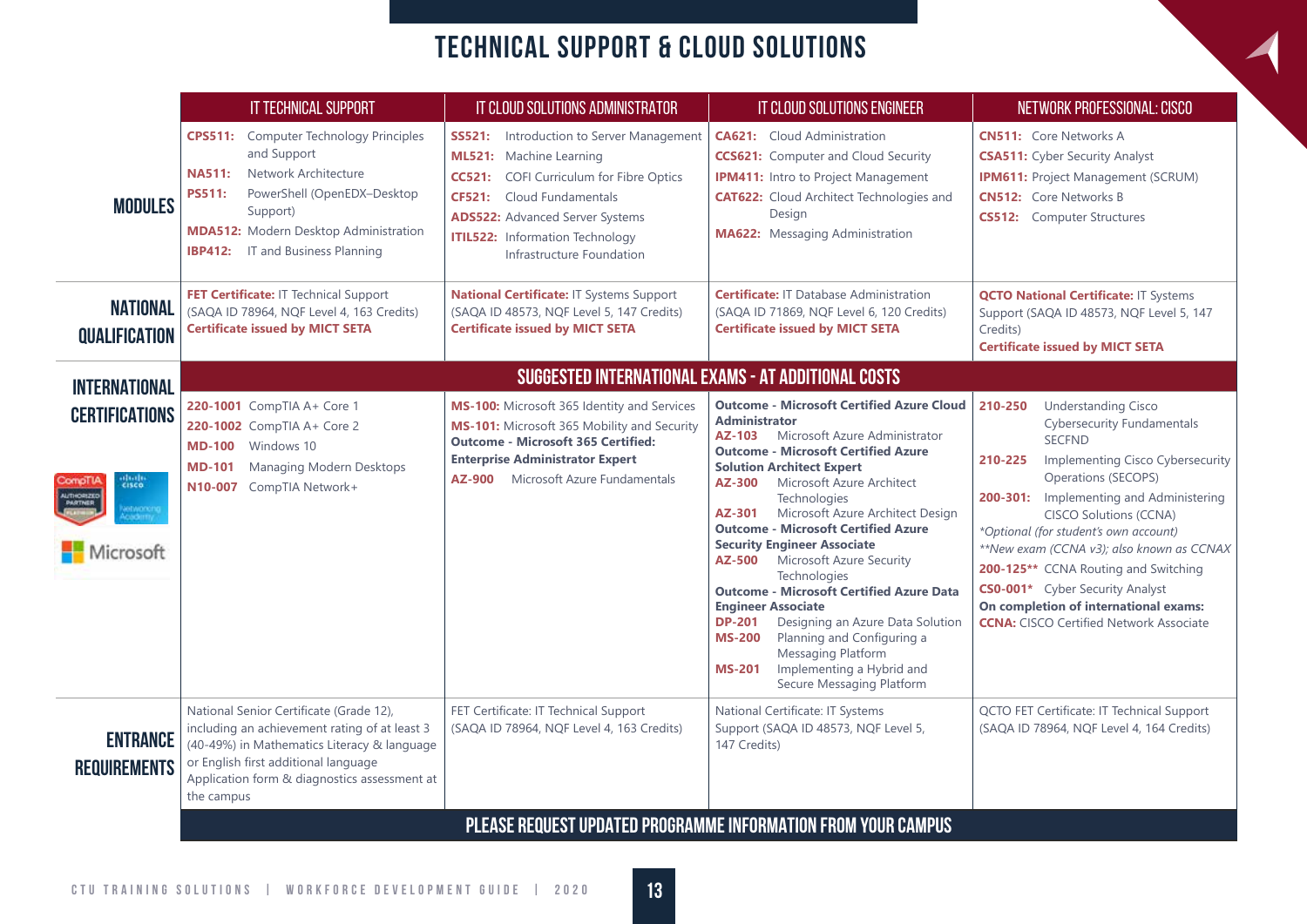# **SOFTWARE DEVELOPMENT**

|                                                                                            | PROGRAMMING FOUNDATION                                                                                                                                                                                                                                                                                                                                                                                  | SOFTWARE DEVELOPMENT                                                                                                                                                                                                                                                                                                                                           | <b>DATABASE DEVELOPMENT</b>                                                                                                                                                                                                                                                                                            | <b>DATA ANALYSIS</b>                                                                                                                                                                                                                                                                                                                                                                                                                                                                                    | <b>CYBER SECURITY</b>                                                                                                                                                                                                                                                                                                                                                                                                 | AI AND MACHINE LEARNING                                                                                                                                                                                                                                    |
|--------------------------------------------------------------------------------------------|---------------------------------------------------------------------------------------------------------------------------------------------------------------------------------------------------------------------------------------------------------------------------------------------------------------------------------------------------------------------------------------------------------|----------------------------------------------------------------------------------------------------------------------------------------------------------------------------------------------------------------------------------------------------------------------------------------------------------------------------------------------------------------|------------------------------------------------------------------------------------------------------------------------------------------------------------------------------------------------------------------------------------------------------------------------------------------------------------------------|---------------------------------------------------------------------------------------------------------------------------------------------------------------------------------------------------------------------------------------------------------------------------------------------------------------------------------------------------------------------------------------------------------------------------------------------------------------------------------------------------------|-----------------------------------------------------------------------------------------------------------------------------------------------------------------------------------------------------------------------------------------------------------------------------------------------------------------------------------------------------------------------------------------------------------------------|------------------------------------------------------------------------------------------------------------------------------------------------------------------------------------------------------------------------------------------------------------|
| <b>MODULES</b>                                                                             | PPD411: Principles of Programme<br>Design<br><b>CAF411:</b> Computer Architecture<br>DLP411: Digital Literacy &<br>Proficiency<br><b>CYB411:</b> Cybernetics<br><b>BP411:</b> Basic Programming<br><b>RD412: Robotic Development</b><br><b>CWD412: Core Web</b><br>Development<br>PRGE412: Programmer Ethics<br><b>NA412: Network Architecture</b><br><b>RDD412: Relational Database</b><br>Development | JD521: Beginner JAVA<br>PRG521: Intermediate<br>Programming<br>IPG521: Intermediate Web<br>Development<br><b>PRG522: Advanced Programming</b><br>JD522: Advanced JAVA (Data<br>Science Add-on available)                                                                                                                                                       | <b>DBD631:</b> Database Development<br><b>BSM631: Basic Server</b><br>Management<br><b>CM631:</b> Change Management<br><b>DWD632: Data Warehouse</b><br>Development<br><b>DDQ632:</b> Database Data<br>Querying                                                                                                        | <b>DBD631:</b> Database Development<br><b>BSM631: Basic Server</b><br>Management<br><b>CM631:</b> Change Management<br><b>AVP632:</b> Analyzing and<br>Visualizing Data 1<br><b>AVE632: Analyzing and</b><br>Visualizing Data 2                                                                                                                                                                                                                                                                         | <b>DBD631:</b> Database Development<br><b>BSM631: Basic Server</b><br>Management<br><b>CM631:</b> Change Management<br><b>ADI632: Administering Database</b><br>Infrastructure<br>AS632: Advanced Server Security                                                                                                                                                                                                     | <b>DBD631:</b> Database Development<br><b>BSM631: Basic Server</b><br>Management<br><b>CM631:</b> Change Management<br><b>DDQ632:</b> Database Data<br>Querying<br>DAS632: Designing and<br>Implementing AI<br>Solution                                    |
| <b>NATIONAL</b><br><b>QUALIFICATION</b>                                                    | FET Certificate: Systems<br>Development (SAQA ID: 78965<br>NQF Level 4, 165 Credits).<br><b>Certificate issued by MICT SETA</b>                                                                                                                                                                                                                                                                         | <b>National Certificate: IT Systems</b><br>Development (SAQA ID 48872,<br>NQF 5, 131 Credits). Certificate<br>issued by MICT SETA                                                                                                                                                                                                                              |                                                                                                                                                                                                                                                                                                                        |                                                                                                                                                                                                                                                                                                                                                                                                                                                                                                         | Certificate: IT Database Development (SAQA ID 71850, NQF 6, 120 Credits). Certificate issued by MICT SETA                                                                                                                                                                                                                                                                                                             |                                                                                                                                                                                                                                                            |
|                                                                                            |                                                                                                                                                                                                                                                                                                                                                                                                         |                                                                                                                                                                                                                                                                                                                                                                |                                                                                                                                                                                                                                                                                                                        | SUGGESTED INTERNATIONAL EXAMS - AT ADDITIONAL COSTS                                                                                                                                                                                                                                                                                                                                                                                                                                                     |                                                                                                                                                                                                                                                                                                                                                                                                                       |                                                                                                                                                                                                                                                            |
| <b>INTERNATIONAL</b><br><b>CERTIFICATIONS</b><br><b>CompTIA</b><br>AUTHORIZED<br>Microsoft | 98-381 Introduction to<br>Programming Using Python<br>98-382 Introduction to<br>Programming Using JavaScript<br>98-383 Introduction to<br>Programming Using HTML and<br>CSS<br>220-1001 CompTIA A+ Hardware<br>98-366 Networking<br>Fundamentals<br>AZ-900 Microsoft Azure<br>Fundamentals                                                                                                              | AZ-400 Microsoft Azure DevOps<br><b>Outcome - Microsoft Certified:</b><br><b>Azure DevOps Engineer Expert</b><br>AZ-204 Developing Solutions for<br>Microsoft Azure<br><b>Outcome - Microsoft Certified:</b><br><b>Azure Developer Associate</b><br>1Z0-808 Java SE 8 Programmer 1<br><b>Outcome - Microsoft Certified</b><br><b>Azure Cloud Administrator</b> | <b>DP-200</b> Implementing an Azure<br>Data Solution<br><b>DP-201</b> Designing an Azure Data<br>Solution<br><b>Outcome - Microsoft Certified:</b><br><b>Azure Data Engineer Associate</b><br>AZ-220 Microsoft Azure IoT<br>Developer<br><b>Outcome - Microsoft Certified:</b><br><b>Azure IoT Developer Specialty</b> | <b>DP-200</b> Implementing an Azure<br>Data Solution<br><b>DP-201</b> Designing an Azure Data<br>Solution<br><b>Outcome - Microsoft Certified:</b><br><b>Azure Data Engineer Associate</b><br>77-728 Excel 2016 Expert:<br>Interpreting Data for Insights<br><b>Outcome - Microsoft Office</b><br><b>Specialist: Microsoft Excel 2016</b><br><b>Expert</b><br><b>DA-100</b> Analysing Data with<br>Microsoft Power BI<br><b>Outcome - Microsoft Certified:</b><br><b>Azure Data Scientist Associate</b> | <b>DP-200</b> Implementing an Azure<br>Data Solution<br><b>DP-201</b> Designing an Azure Data<br>Solution<br><b>Outcome - Microsoft Certified:</b><br><b>Azure Data Engineer Associate</b><br><b>DP-300</b> Microsoft Certified: Azure<br>Database Administrator Associate<br><b>Outcome - Microsoft Certified:</b><br><b>Azure Database Administrator</b><br><b>Associate</b><br><b>CEH</b> Certified Ethical Hacker | <b>DP-200</b> Implementing an Azure<br>Data Solution<br><b>DP-201</b> Designing an Azure Data<br>Solution<br><b>Outcome - Microsoft Certified:</b><br><b>Azure Data Engineer Associate</b><br>AI-100 Designing and<br>Implementing an Azure AI<br>Solution |
| <b>ENTRANCE</b><br><b>REQUIREMENTS</b>                                                     | NQF3 Qualification. Should the<br>NQF3 qualification not include<br>fundamental modules, this will<br>be done as part of Programming<br>Foundation SAQA ID: 78965<br>Level 4. Recommended: National<br>Senior Certificate (Grade 12).<br>Math Literacy/ Mathematics/<br>Technical Maths. Application form<br>& diagnostics assessment at the<br>campus                                                  | National Senior Certificate (Grade<br>12), Math Literacy/Mathematics/<br>Technical Maths. Diagnostic<br>assessment at campus on<br>induction. Recommended: FET<br>Certificate: Systems Development<br>(SAQA ID: 78965 NQF Level 4, 165<br>Credits)                                                                                                             | National Certificate: IT Systems Development (SAQA ID 48872, NQF 5, 131 Credits)<br>PLEASE REQUEST UPDATED PROGRAMME INFORMATION FROM YOUR CAMPUS                                                                                                                                                                      |                                                                                                                                                                                                                                                                                                                                                                                                                                                                                                         |                                                                                                                                                                                                                                                                                                                                                                                                                       |                                                                                                                                                                                                                                                            |
|                                                                                            |                                                                                                                                                                                                                                                                                                                                                                                                         |                                                                                                                                                                                                                                                                                                                                                                |                                                                                                                                                                                                                                                                                                                        |                                                                                                                                                                                                                                                                                                                                                                                                                                                                                                         |                                                                                                                                                                                                                                                                                                                                                                                                                       |                                                                                                                                                                                                                                                            |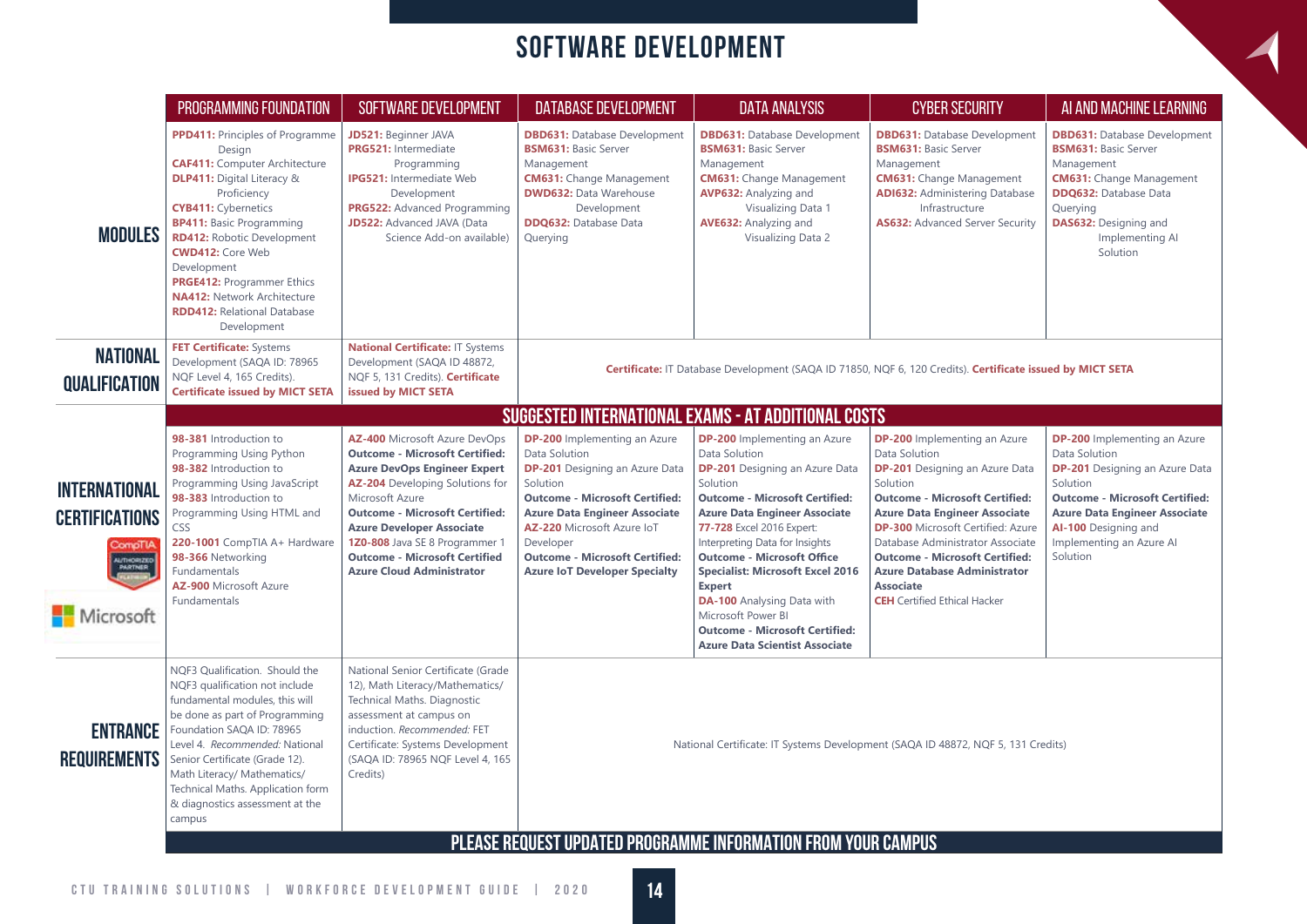# **DATA SCIENCE**

|                                                                                                | PROGRAMMING FOUNDATION                                                                                                                                                                                                                                                                                                                                                                                                      | <b>DATA SCIENCE</b>                                                                                                                                                                                                                                                                                                                                                                                                                                                                         | <b>DATABASE DEVELOPMENT</b>                                                                                                                                                                                                                                                                                            | <b>DATA ANALYSIS</b>                                                                                                                                                                                                                                                                                                                                                                                                                                                                             | <b>CYBER SECURITY</b>                                                                                                                                                                                                                                                                                                                                                                                                  | AI AND MACHINE LEARNING                                                                                                                                                                                                                                    |
|------------------------------------------------------------------------------------------------|-----------------------------------------------------------------------------------------------------------------------------------------------------------------------------------------------------------------------------------------------------------------------------------------------------------------------------------------------------------------------------------------------------------------------------|---------------------------------------------------------------------------------------------------------------------------------------------------------------------------------------------------------------------------------------------------------------------------------------------------------------------------------------------------------------------------------------------------------------------------------------------------------------------------------------------|------------------------------------------------------------------------------------------------------------------------------------------------------------------------------------------------------------------------------------------------------------------------------------------------------------------------|--------------------------------------------------------------------------------------------------------------------------------------------------------------------------------------------------------------------------------------------------------------------------------------------------------------------------------------------------------------------------------------------------------------------------------------------------------------------------------------------------|------------------------------------------------------------------------------------------------------------------------------------------------------------------------------------------------------------------------------------------------------------------------------------------------------------------------------------------------------------------------------------------------------------------------|------------------------------------------------------------------------------------------------------------------------------------------------------------------------------------------------------------------------------------------------------------|
| <b>MODULES</b>                                                                                 | <b>PPD411: Principles of Programme</b><br>Design<br><b>CA411:</b> Computer Architecture<br><b>DLP411:</b> Digital Literacy &<br>Proficiency<br><b>CYB411:</b> Cybernetics<br><b>BP411:</b> Basic Programming<br><b>RD412: Robotic Development</b><br><b>CWD412: Core Web</b><br>Development<br><b>PRGE412: Programmer Ethics</b><br><b>NA412: Network Architecture</b><br><b>RDD412: Relational Database</b><br>Development | PPD521: Principles of program<br>Design<br><b>IPG521: Internet Programming</b><br><b>DBD521:</b> Database Development<br>DAM522: Data Mining<br><b>DAV522:</b> Data Analysis and<br>Visualisation<br><b>MLD522:</b> Machine Learning in<br>Data Science                                                                                                                                                                                                                                     | <b>DBD631:</b> Database Development<br><b>BSM631: Basic Server</b><br>Management<br><b>CM631:</b> Change Management<br><b>DWD632: Data Warehouse</b><br>Development<br><b>DDQ632: Database Data</b><br>Querying                                                                                                        | <b>DBD631:</b> Database Development<br><b>BSM631: Basic Server</b><br>Management<br><b>CM631:</b> Change Management<br><b>AVP632:</b> Analyzing and<br>Visualizing Data 1<br><b>AVE632:</b> Analyzing and<br>Visualizing Data 2                                                                                                                                                                                                                                                                  | <b>DBD631:</b> Database Development<br><b>BSM631: Basic Server</b><br>Management<br><b>CM631:</b> Change Management<br><b>ADI632: Administering Database</b><br>Infrastructure<br>AS632: Advanced Server Security                                                                                                                                                                                                      | <b>DBD631:</b> Database Development<br><b>BSM631: Basic Server</b><br>Management<br><b>CM631:</b> Change Management<br><b>DDQ632:</b> Database Data<br>Querying<br><b>DAS632:</b> Designing and<br>Implementing AI<br>Solution                             |
| <b>NATIONAL</b><br><b>QUALIFICATION</b>                                                        | FET Certificate: Systems<br>Development (SAQA ID: 78965<br>NQF Level 4, 165 Credits).<br><b>Certificate issued by MICT SETA</b>                                                                                                                                                                                                                                                                                             | <b>National Certificate: IT Systems</b><br>Development (SAQA ID 48872,<br>NQF 5, 131 Credits). Certificate<br>issued by MICT SETA                                                                                                                                                                                                                                                                                                                                                           |                                                                                                                                                                                                                                                                                                                        | Certificate: IT Database Development (SAQA ID 71850, NQF 6, 120 Credits). Certificate issued by MICT SETA                                                                                                                                                                                                                                                                                                                                                                                        |                                                                                                                                                                                                                                                                                                                                                                                                                        |                                                                                                                                                                                                                                                            |
|                                                                                                |                                                                                                                                                                                                                                                                                                                                                                                                                             |                                                                                                                                                                                                                                                                                                                                                                                                                                                                                             |                                                                                                                                                                                                                                                                                                                        | SUGGESTED INTERNATIONAL EXAMS - AT ADDITIONAL COSTS                                                                                                                                                                                                                                                                                                                                                                                                                                              |                                                                                                                                                                                                                                                                                                                                                                                                                        |                                                                                                                                                                                                                                                            |
| <b>INTERNATIONAL</b><br><b>CERTIFICATIONS</b><br>CompTIA<br>ALTHORIZED<br>PARTNER<br>Microsoft | 98-382 Introduction to<br>Programming Using JavaScript<br>98-383 Introduction to<br>Programming Using HTML and<br><b>CSS</b><br>220-1001* CompTIA A+<br>Hardware<br>98-381* Introduction to<br>Programming Using Python<br>98-366* Networking<br>Fundamentals<br>AZ-900 Microsoft Azure<br>Fundamentals                                                                                                                     | <b>DP-100</b> Designing and<br>Implementing a Data Science<br>Solution on Azure<br><b>Outcome: Microsoft Certified:</b><br><b>Azure Data Scientist Associate</b><br><b>DP-200</b> Implementing an Azure<br>Data Solution<br><b>DP-201</b> Designing an Azure Data<br>Solution<br><b>Outcome - Microsoft Certified:</b><br><b>Azure Data Engineer Associate</b><br>DA-100 Analyzing Data with<br>Microsoft Power BI<br><b>Outcome: Microsoft Certified:</b><br><b>Data Analyst Associate</b> | <b>DP-200</b> Implementing an Azure<br>Data Solution<br><b>DP-201</b> Designing an Azure Data<br>Solution<br><b>Outcome - Microsoft Certified:</b><br><b>Azure Data Engineer Associate</b><br>AZ-220 Microsoft Azure IoT<br>Developer<br><b>Outcome - Microsoft Certified:</b><br><b>Azure IoT Developer Specialty</b> | <b>DP-200</b> Implementing an Azure<br>Data Solution<br><b>DP-201</b> Designing an Azure Data<br>Solution<br><b>Outcome - Microsoft Certified:</b><br><b>Azure Data Engineer Associate</b><br>77-728 Excel 2016 Expert:<br>Interpreting Data for Insights<br><b>Outcome - Microsoft Office</b><br><b>Specialist: Microsoft Excel 2016</b><br><b>Expert</b><br>DA-100 Analysing Data with<br>Microsoft Power BI<br><b>Outcome - Microsoft Certified:</b><br><b>Azure Data Scientist Associate</b> | <b>DP-200</b> Implementing an Azure<br>Data Solution<br><b>DP-201</b> Designing an Azure Data<br>Solution<br><b>Outcome - Microsoft Certified:</b><br><b>Azure Data Engineer Associate</b><br><b>DP-300</b> Microsoft Certified: Azure<br>Database Administrator Associate<br><b>Outcome - Microsoft Certified:</b><br><b>Azure Database Administrator</b><br><b>Associate</b><br><b>CEH*</b> Certified Ethical Hacker | <b>DP-200</b> Implementing an Azure<br>Data Solution<br><b>DP-201</b> Designing an Azure Data<br>Solution<br><b>Outcome - Microsoft Certified:</b><br><b>Azure Data Engineer Associate</b><br>AI-100 Designing and<br>Implementing an Azure AI<br>Solution |
| <b>ENTRANCE</b><br><b>REQUIREMENTS</b>                                                         | NQF3 Qualification. Should the<br>NQF3 qualification not include<br>fundamental modules, this will<br>be done as part of Programming<br>Foundation SAQA ID: 78965<br>Level 4. Recommended: National<br>Senior Certificate (Grade 12).<br>Math Literacy/ Mathematics/<br>Technical Maths. Application form<br>& diagnostics assessment at the<br>campus                                                                      | National Senior Certificate (Grade<br>12), Math Literacy/Mathematics/<br>Technical Maths. Diagnostic<br>assessment at campus on<br>induction. Recommended: FET<br>Certificate: Systems Development<br>(SAQA ID: 78965 NQF Level 4, 165<br>Credits)                                                                                                                                                                                                                                          | National Certificate: IT Systems Development (SAQA ID 48872, NQF 5, 131 Credits)                                                                                                                                                                                                                                       |                                                                                                                                                                                                                                                                                                                                                                                                                                                                                                  |                                                                                                                                                                                                                                                                                                                                                                                                                        |                                                                                                                                                                                                                                                            |
|                                                                                                | PLEASE REQUEST UPDATED PROGRAMME INFORMATION FROM YOUR CAMPUS                                                                                                                                                                                                                                                                                                                                                               |                                                                                                                                                                                                                                                                                                                                                                                                                                                                                             |                                                                                                                                                                                                                                                                                                                        |                                                                                                                                                                                                                                                                                                                                                                                                                                                                                                  |                                                                                                                                                                                                                                                                                                                                                                                                                        |                                                                                                                                                                                                                                                            |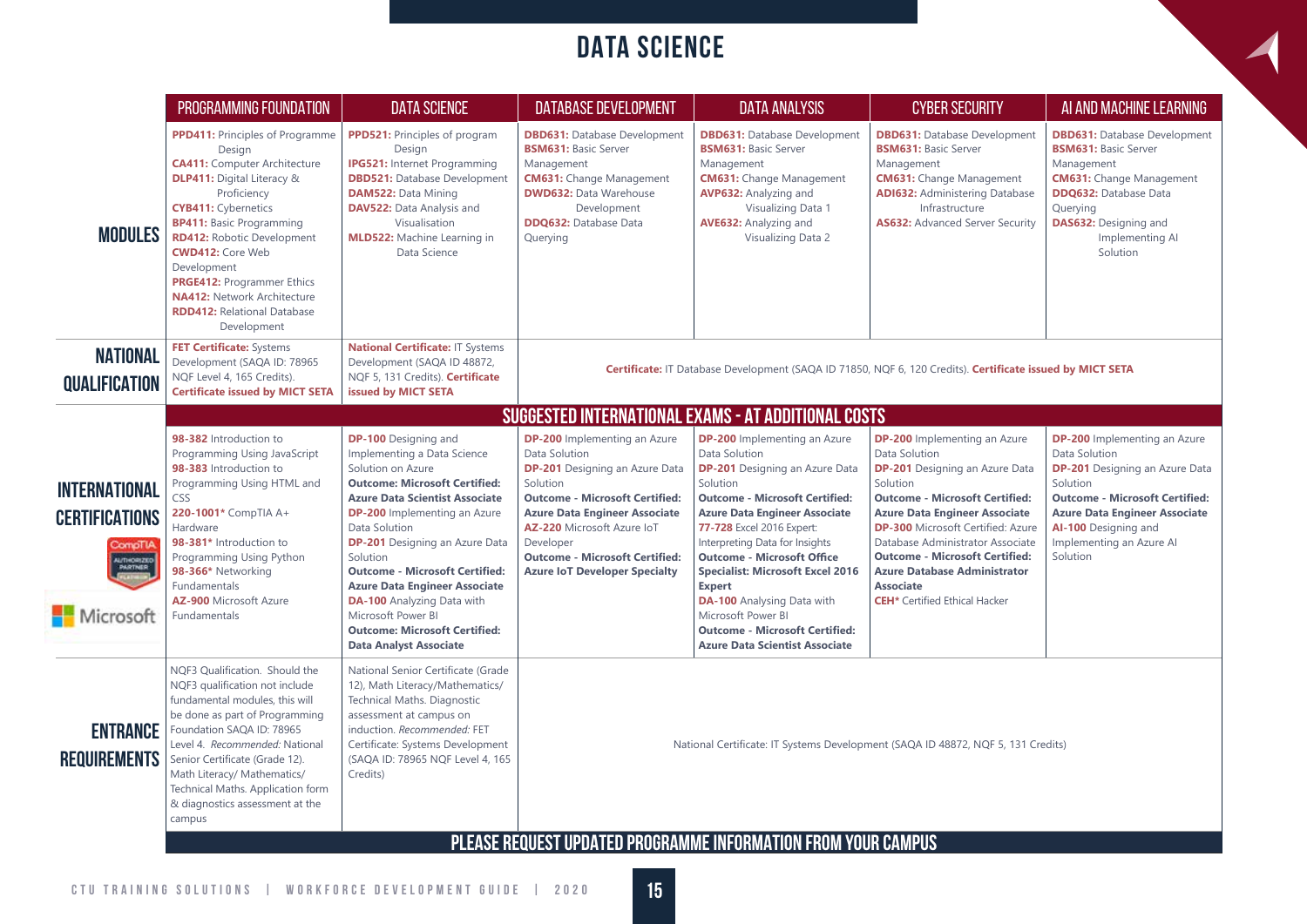# **APP DEVELOPMENT**

|                                                                         | PROGRAMMING FOUNDATION                                                                                                                                                                                                                                                                                                                                                                                   | APP DEVELOPMENT                                                                                                                                                                                                                                                                                                                                             | ADVANCED APP DEVELOPMENT                                                                                                                                                                                     |  |  |
|-------------------------------------------------------------------------|----------------------------------------------------------------------------------------------------------------------------------------------------------------------------------------------------------------------------------------------------------------------------------------------------------------------------------------------------------------------------------------------------------|-------------------------------------------------------------------------------------------------------------------------------------------------------------------------------------------------------------------------------------------------------------------------------------------------------------------------------------------------------------|--------------------------------------------------------------------------------------------------------------------------------------------------------------------------------------------------------------|--|--|
| <b>MODULES</b>                                                          | PPD411: Principles of Programme Design<br><b>CA411:</b> Computer Architecture<br><b>DLP411:</b> Digital Literacy & Proficiency<br><b>CYB411:</b> Cybernetics<br><b>BP411:</b> Basic Programming<br><b>RD412: Robotic Development</b><br><b>CWD412:</b> Core Web Development<br><b>PRGE412: Programmer Ethics</b><br><b>NA412: Network Architecture</b><br><b>RDD412: Relational Database Development</b> | Beginner JAVA<br><b>JD521:</b><br>PRG521: Intermediate Programming<br>IPG521: Intermediate Web Development<br><b>Advanced JAVA</b><br><b>JD522:</b><br><b>IPG522:</b> Advanced Web Development                                                                                                                                                              | Change Management<br><b>CM631:</b><br><b>DBD631:</b> Database Development<br><b>BSM631:</b> Basic Server Management<br><b>DDQ632:</b> Database Data Querying<br><b>MD632:</b><br>Mobile Developer            |  |  |
| <b>NATIONAL</b><br><b>QUALIFICATION</b>                                 | FET Certificate: Systems Development (SAQA ID: 78965 NQF<br>Level 4, 165 Credits). Certificate issued by MICT SETA                                                                                                                                                                                                                                                                                       | National Certificate: IT Systems Development (SAQA ID<br>48872, NQF 5, 131 Credits)<br><b>Certificate issued by MICT SETA</b>                                                                                                                                                                                                                               | Certificate: IT Database Development (SAQA ID 71850, NQF<br>6, 120 Credits)<br><b>Certificate issued by MICT SETA</b>                                                                                        |  |  |
| <b>INTERNATIONAL</b>                                                    |                                                                                                                                                                                                                                                                                                                                                                                                          | SUGGESTED INTERNATIONAL EXAMS - AT ADDITIONAL COSTS                                                                                                                                                                                                                                                                                                         |                                                                                                                                                                                                              |  |  |
| <b>CERTIFICATIONS</b><br><b>CompTIA</b><br>UTHORIZE<br><b>Microsoft</b> | 98-381 Introduction to Programming Using Python<br>98-382 Introduction to Programming Using JavaScript<br>98-383 Introduction to Programming Using HTML and CSS<br>220-1001 CompTIA A+ Hardware<br>98-366 Networking Fundamentals<br>AZ-900 Microsoft Azure Fundamentals                                                                                                                                 | MS-600 Building Applications and Solutions with Microsoft<br>365 Core Services<br>Outcome - Microsoft 365 Certified: Developer Associate<br>AZ-204 Developing Solutions for Microsoft Azure<br>Outcome - Microsoft Certified: Azure Developer Associate<br>1Z0-808 Java SE 8 Programmer 1<br><b>Outcome - Microsoft Certified Azure Cloud Administrator</b> | DP-200 Implementing an Azure Data Solution<br><b>DP-201</b> Designing an Azure Data Solution<br><b>Outcome - Microsoft Certified: Azure Data Engineer</b><br><b>Associate</b><br>Associate Android Developer |  |  |
| <b>ENTRANCE</b><br><b>REQUIREMENTS</b>                                  | NQF3 Qualification. Should the NQF3 qualification not<br>include Fundamental modules, this will be done as part of<br>Programming Foundation SAQA ID: 78965 Level 4.<br>Recommended: National Senior Certificate (Grade 12). Math<br>Literacy / Mathematics/Technical Maths. Application form &<br>diagnostics assessment at the campus                                                                  | Systems Development (SAQA ID: 78965 NQF Level 4, 165<br>Credits)                                                                                                                                                                                                                                                                                            | National Certificate: IT Systems Development (SAQA ID 48872,<br>NQF 5, 131 Credits)                                                                                                                          |  |  |
|                                                                         | PLEASE REQUEST UPDATED PROGRAMME INFORMATION FROM YOUR CAMPUS                                                                                                                                                                                                                                                                                                                                            |                                                                                                                                                                                                                                                                                                                                                             |                                                                                                                                                                                                              |  |  |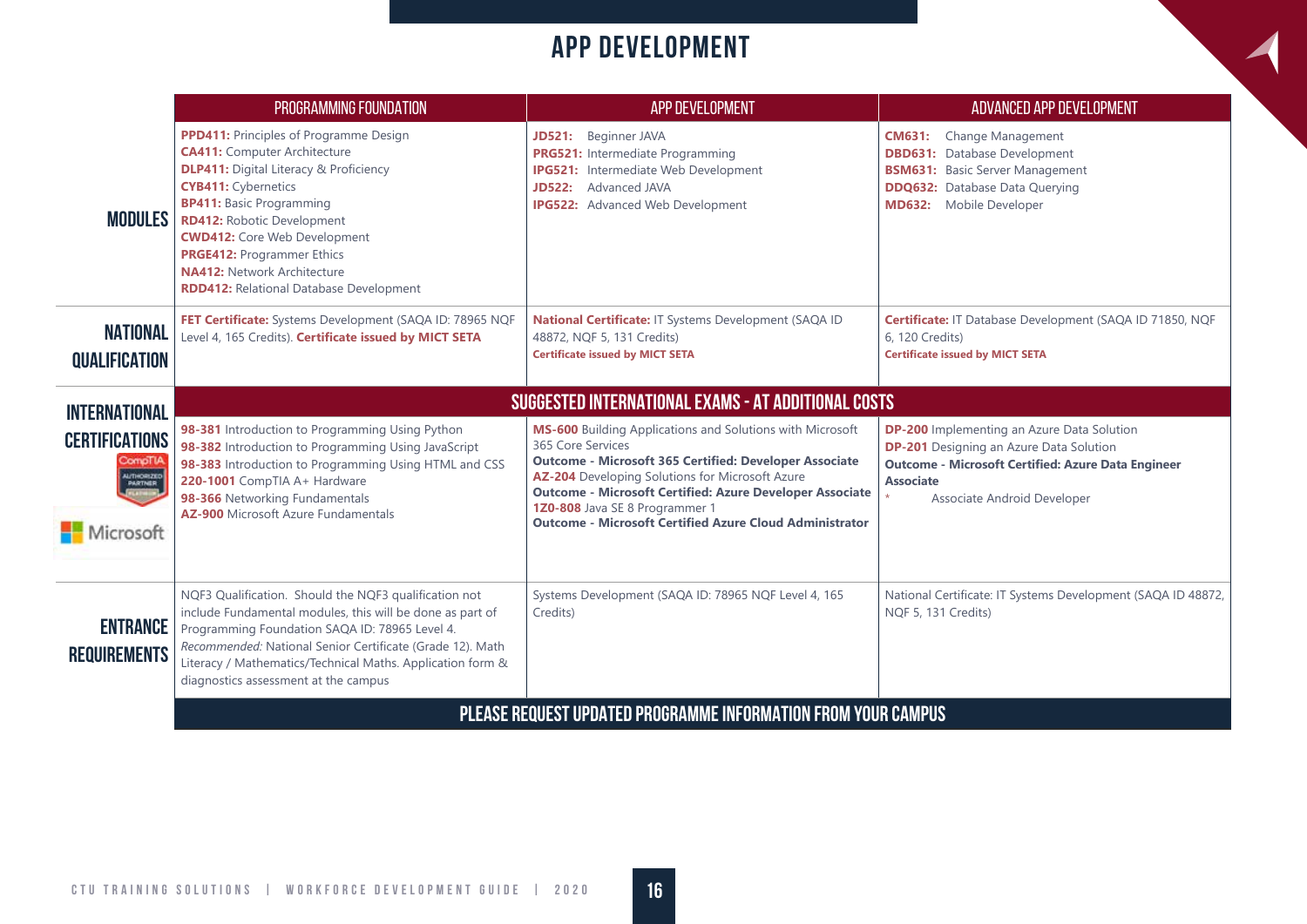# **GAMES DEVELOPMENT**

|                                                       | PROGRAMMING FOUNDATION                                                                                                                                                                                                                                                                                                                                                                                          | <b>GAMES DEVELOPMENT</b>                                                                                                                                                                                                                                                           | ADVANCED GAMES DEVELOPMENT                                                                                                                                                                                                                                                                                           |
|-------------------------------------------------------|-----------------------------------------------------------------------------------------------------------------------------------------------------------------------------------------------------------------------------------------------------------------------------------------------------------------------------------------------------------------------------------------------------------------|------------------------------------------------------------------------------------------------------------------------------------------------------------------------------------------------------------------------------------------------------------------------------------|----------------------------------------------------------------------------------------------------------------------------------------------------------------------------------------------------------------------------------------------------------------------------------------------------------------------|
| <b>MODULES</b>                                        | <b>PPD411:</b> Principles of Programme Design<br><b>CA411:</b> Computer Architecture<br><b>DLP411:</b> Digital Literacy & Proficiency<br><b>CYB411:</b> Cybernetics<br><b>BP411: Basic Programming</b><br><b>RD412: Robotic Development</b><br><b>CWD412:</b> Core Web Development<br><b>PRGE412: Programmer Ethics</b><br><b>NA412: Network Architecture</b><br><b>RDD412: Relational Database Development</b> | <b>JD521:</b><br>Beginner JAVA<br>Intermediate Programming<br><b>PRG521:</b><br>Intermediate Web Development<br><b>IPG521:</b><br>Game Design Platform<br><b>GDP522:</b><br>Game Design Theory and Story telling<br><b>GTS522:</b><br><b>GAM522:</b> Game Digital Art and Modeling | Change Management<br><b>CM631:</b><br><b>DBD631:</b> Database Development<br><b>BSM631:</b> Basic Server Management<br><b>DDQ632:</b> Database Data Querying<br>Mobile Developer<br><b>MD632:</b><br><b>GED632:</b> Game environment Design<br><b>AGM632:</b> Advance Game Modeling<br><b>GDS632:</b> Game Scripting |
| <b>NATIONAL</b><br><b>QUALIFICATION</b>               | FET Certificate: Systems Development (SAQA ID: 78965 NQF<br>Level 4, 165 Credits). Certificate issued by MICT SETA                                                                                                                                                                                                                                                                                              | National Certificate: IT Systems Development (SAQA ID<br>48872, NQF 5, 131 Credits)<br><b>Certificate issued by MICT SETA</b>                                                                                                                                                      | Certificate: IT Database Development (SAQA ID 71850, NQF<br>6, 120 Credits)<br><b>Certificate issued by MICT SETA</b>                                                                                                                                                                                                |
| <b>INTERNATIONAL</b>                                  |                                                                                                                                                                                                                                                                                                                                                                                                                 | SUGGESTED INTERNATIONAL EXAMS - AT ADDITIONAL COSTS                                                                                                                                                                                                                                |                                                                                                                                                                                                                                                                                                                      |
| <b>CERTIFICATIONS</b><br><b>CompTIA</b><br>ALTHORIZED | 98-382 Introduction to Programming Using JavaScript<br>98-383 Introduction to Programming Using HTML and CSS<br>220-1001 CompTIA A+ Hardware<br>98-381 Introduction to Programming Using Python<br>98-366 Networking Fundamentals<br>AZ-900 Microsoft Azure Fundamentals                                                                                                                                        | AZ-204 Developing Solutions for Microsoft Azure<br><b>Outcome - Microsoft Certified: Azure Developer</b><br><b>Associate</b><br>1Z0-808 Java SE 8 Programmer 1<br><b>Outcome - Microsoft Certified Azure Cloud Administrator</b>                                                   | <b>Expert Gameplay Programmer</b><br><b>Unity</b><br><b>Unity</b> User: Programmer<br><b>DP-200</b> Implementing an Azure Data Solution<br><b>DP-201</b> Designing an Azure Data Solution<br><b>Outcome - Microsoft Certified: Azure Data Engineer</b><br><b>Associate</b>                                           |
| Microsoft                                             |                                                                                                                                                                                                                                                                                                                                                                                                                 |                                                                                                                                                                                                                                                                                    |                                                                                                                                                                                                                                                                                                                      |
| <b>ENTRANCE</b><br><b>REQUIREMENTS</b>                | NQF3 Qualification. Should the NQF3 qualification not<br>include fundamental modules, this will be done as part of<br>Programming Foundation SAQA ID: 78965 Level 4.<br>Recommended: National Senior Certificate (Grade 12). Math<br>Literacy / Mathematics/Technical Maths. Application form &<br>diagnostics assessment at the campus                                                                         | FET Certificate: Systems Development (SAQA ID: 78965 NQF<br>Level 4, 165 Credits)                                                                                                                                                                                                  | National Certificate: IT Systems Development (SAQA ID<br>48872, NQF 5, 131 Credits)                                                                                                                                                                                                                                  |
|                                                       |                                                                                                                                                                                                                                                                                                                                                                                                                 | PLEASE REQUEST UPDATED PROGRAMME INFORMATION FROM YOUR CAMPUS                                                                                                                                                                                                                      |                                                                                                                                                                                                                                                                                                                      |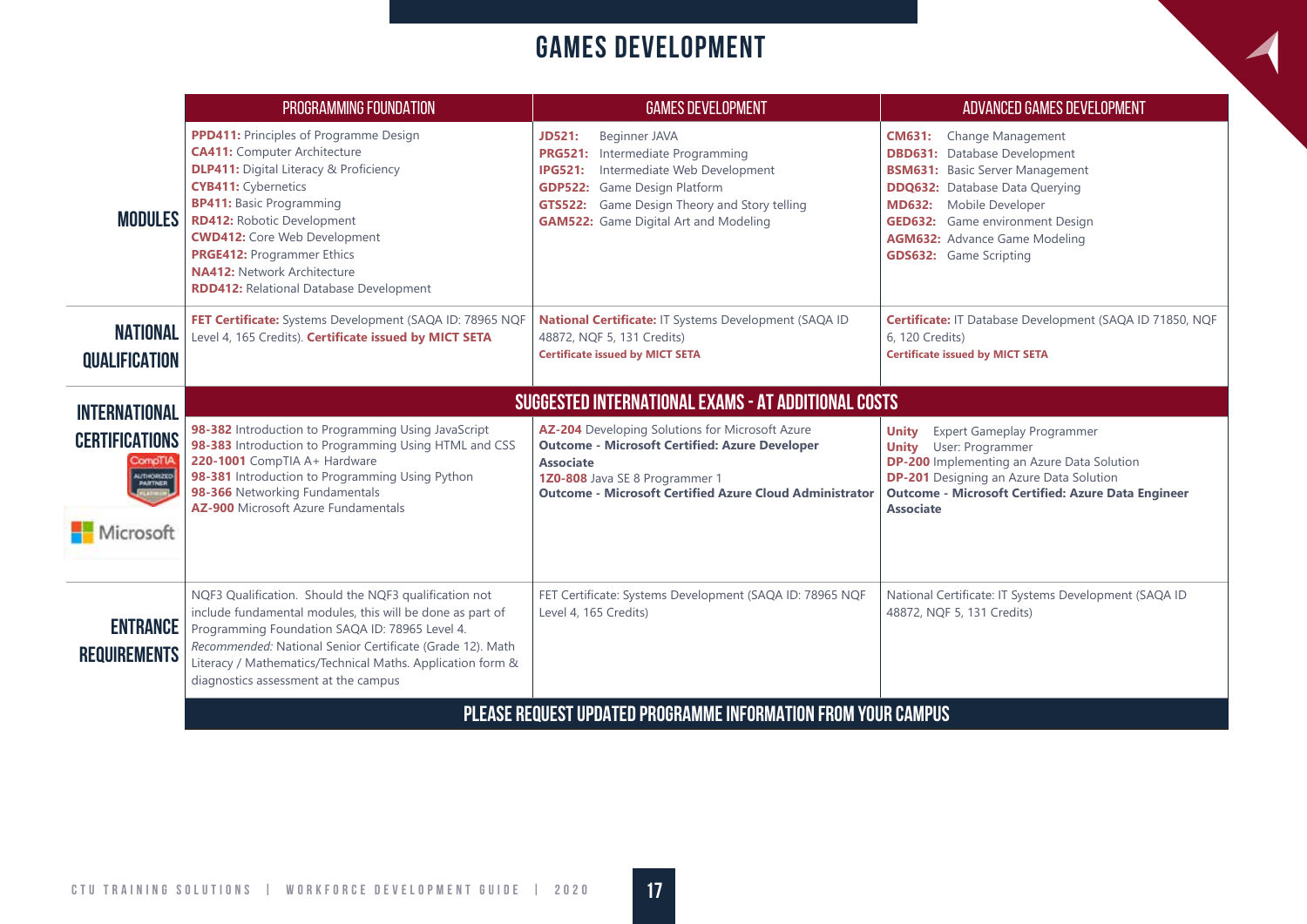# **WEB DEVELOPMENT**

|                                               | <b>WEB DESIGN</b>                                                                                                                                                                                                                                                                                                                                                                                                                                                                                                                                                                                        | <b>WEB DEVELOPMENT</b>                                                                                                                                                                                                                                                                                                                                                                                                                                                                                                                                                                                                                      |  |
|-----------------------------------------------|----------------------------------------------------------------------------------------------------------------------------------------------------------------------------------------------------------------------------------------------------------------------------------------------------------------------------------------------------------------------------------------------------------------------------------------------------------------------------------------------------------------------------------------------------------------------------------------------------------|---------------------------------------------------------------------------------------------------------------------------------------------------------------------------------------------------------------------------------------------------------------------------------------------------------------------------------------------------------------------------------------------------------------------------------------------------------------------------------------------------------------------------------------------------------------------------------------------------------------------------------------------|--|
| <b>MODULES</b>                                | Graphic User Interface Design (Adobe<br><b>GUI411:</b><br>Photoshop)<br>Information Systems 1A (ICT for Business)<br><b>INS411:</b><br>LOGIC 411: Logical Thinking with Python<br>Web Programming A<br><b>WEP411:</b><br>World Wide Marketing (Social Media Marketing)<br><b>WWM411:</b><br>Designing games with Unity<br><b>VR412:</b><br>Graphic User Interface Design (Adobe<br><b>GUI412:</b><br>Dreamweaver)<br>Web Programming B<br><b>WEP412:</b><br>(Server Admin and WordPress)<br>Software Development<br><b>SWD412:</b><br>(Introduction to Java)<br>Networking and Security<br><b>ON412:</b> | <b>GUI521:</b><br>Graphical User Interface Design 2A<br>(Web Design Specialist)<br>Internet Programming 1A<br><b>IPG 521:</b><br>(Advanced HTML5, CSS3, JavaScript)<br>Programming 1A<br><b>PG521:</b><br>(Advanced Python/ Introduction to C#)<br>World Wide Marketing (Digital Marketing)<br><b>WWM521:</b><br>Graphical User Interface Design 2B<br><b>GUI522:</b><br>(Mobile Application Developer)<br>Programming 1B (ASP.Net with MVC)<br><b>PG522:</b><br>Internet Programming 1B (PHP and MySQL)<br><b>IPG522:</b><br>Gaming Programming (Unity)<br><b>GPG522:</b><br>Web Management B<br><b>WEM522:</b><br>(E-Commerce Specialist) |  |
| <b>NATIONAL</b><br><b>QUALIFICATION</b>       | FET Certificate: Systems Development<br>(SAQA ID: 78965 NQF Level 4, 165 Credits)<br><b>Certificate issued by MICT SETA</b>                                                                                                                                                                                                                                                                                                                                                                                                                                                                              | National Certificate: IT Systems Development<br>(SAQA ID 48872, NQF 5, 161 Credits)<br><b>Certificate issued by MICT SETA</b>                                                                                                                                                                                                                                                                                                                                                                                                                                                                                                               |  |
|                                               |                                                                                                                                                                                                                                                                                                                                                                                                                                                                                                                                                                                                          |                                                                                                                                                                                                                                                                                                                                                                                                                                                                                                                                                                                                                                             |  |
| <b>INTERNATIONAL</b><br><b>CERTIFICATIONS</b> | <b>ACA</b> (Adobe Certified Associate) Photoshop CC<br><b>ACA</b> (Adobe Certified Associate) Dreamweaver CC<br><b>CIW Site Development Associate</b>                                                                                                                                                                                                                                                                                                                                                                                                                                                    | CIW Advanced HTML5, CSS3 & JavaScript Specialist<br><b>CIW E-Commerce</b><br><b>CIW Web Design Specialist</b>                                                                                                                                                                                                                                                                                                                                                                                                                                                                                                                               |  |
| <b>ENTRANCE</b><br><b>REQUIREMENTS</b>        | National Senior Certificate (Grade 12), including an achieve-<br>ment rating of at least 3 (40-49%) in Communication<br>Application form & diagnostics assessment at the campus                                                                                                                                                                                                                                                                                                                                                                                                                          | Adobe Certified Associate (ACA)<br><b>CIW Foundation Associate</b><br>FET Certificate: Systems Development (SAQA ID: 78965 NQF<br>Level 4, 165 Credits)                                                                                                                                                                                                                                                                                                                                                                                                                                                                                     |  |
|                                               |                                                                                                                                                                                                                                                                                                                                                                                                                                                                                                                                                                                                          |                                                                                                                                                                                                                                                                                                                                                                                                                                                                                                                                                                                                                                             |  |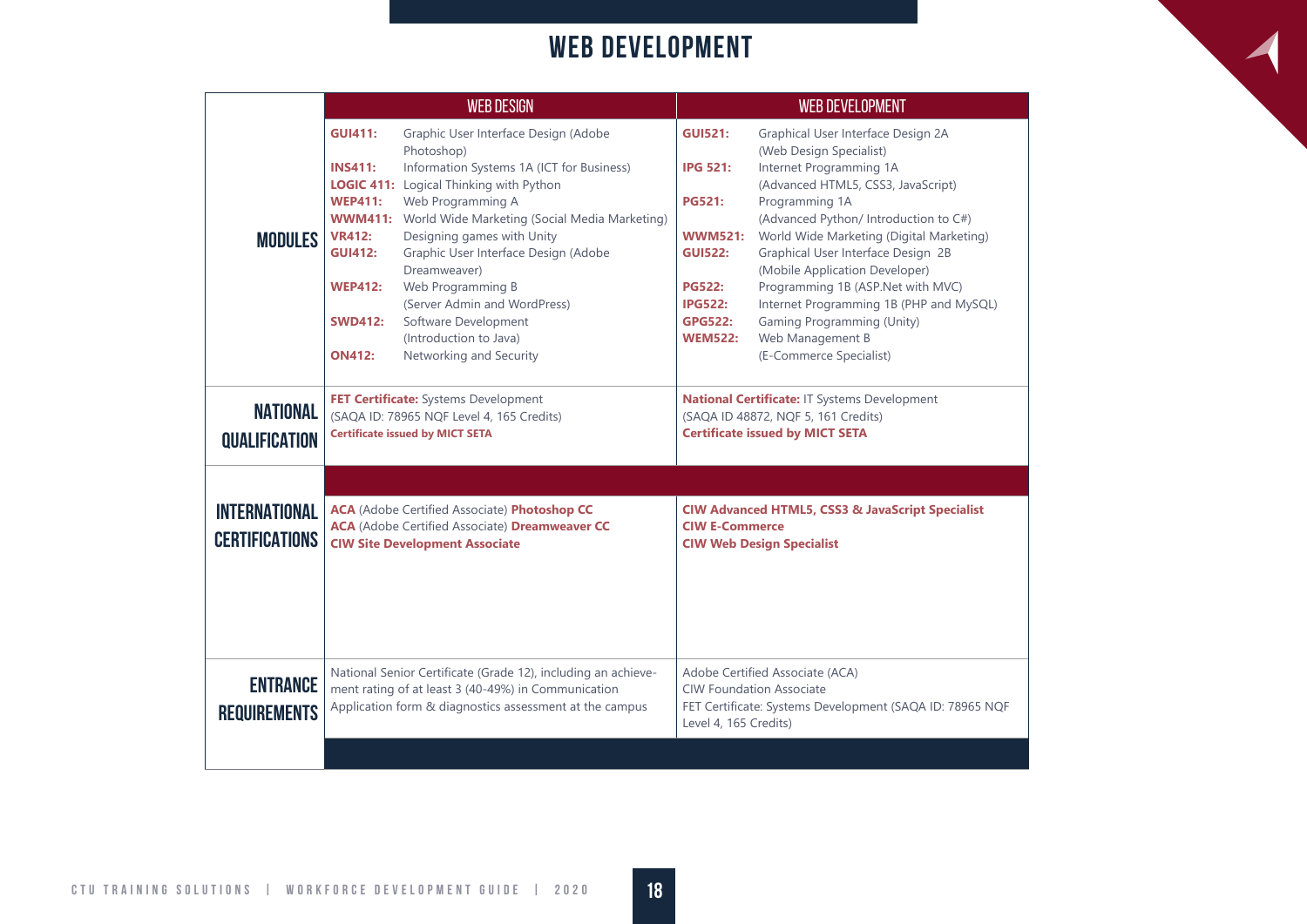# **COMPUTER AIDED DRAUGHTING AND DESIGN**

|                                         | <b>COMPUTER AIDED DRAUGHTING AND DESIGN 1</b>                                                                                       |  |  |  |
|-----------------------------------------|-------------------------------------------------------------------------------------------------------------------------------------|--|--|--|
|                                         | <b>DT411:</b><br>Design Theory 1                                                                                                    |  |  |  |
|                                         | Studio Work 1A<br><b>SW411:</b>                                                                                                     |  |  |  |
|                                         | <b>Computer Applications 1A</b><br><b>CA411:</b>                                                                                    |  |  |  |
|                                         | <b>FDM411:</b> Fundamentals A                                                                                                       |  |  |  |
| <b>MODULES</b>                          | <b>CM412:</b> Construction Materials 1                                                                                              |  |  |  |
|                                         | <b>SW412:</b> Studio Work 1B                                                                                                        |  |  |  |
|                                         | <b>CA412:</b><br><b>Computer Applications 1B</b>                                                                                    |  |  |  |
|                                         | <b>DOP412:</b> Drawing Office Practice 1B                                                                                           |  |  |  |
| <b>NATIONAL</b><br><b>QUALIFICATION</b> | FET Certificate: Computer Aided Drawing Office Practice (CAD) (SAQA 66071, NQF 4, 131 Credits)<br><b>Certificate issued by CETA</b> |  |  |  |
| <b>INTERNATIONAL</b>                    | SUGGESTED INTERNATIONAL EXAMS - AT ADDITIONAL COSTS                                                                                 |  |  |  |
| <b>CERTIFICATIONS</b>                   | On completion of international exams:                                                                                               |  |  |  |
|                                         | <b>Autodesk Certified User AutoCAD</b>                                                                                              |  |  |  |
|                                         | <b>Autodesk Certified User Revit Architecture</b><br><b>Autodesk Certified User Inventor</b>                                        |  |  |  |
| <b>AUTODESK</b>                         |                                                                                                                                     |  |  |  |
| <b>Authorized Training Center</b>       | National Senior Certificate (Grade 12) Mathematics/Mathematics Literacy & Engineering Graphics & Design (Technical                  |  |  |  |
| <b>ENTRANCE</b>                         | Drawing)                                                                                                                            |  |  |  |
|                                         | Application form & diagnostics assessment at the campus                                                                             |  |  |  |
|                                         |                                                                                                                                     |  |  |  |
| <b>REQUIREMENTS</b>                     | PLEASE REQUEST UPDATED PROGRAMME INFORMATION FROM YOUR CAMPUS                                                                       |  |  |  |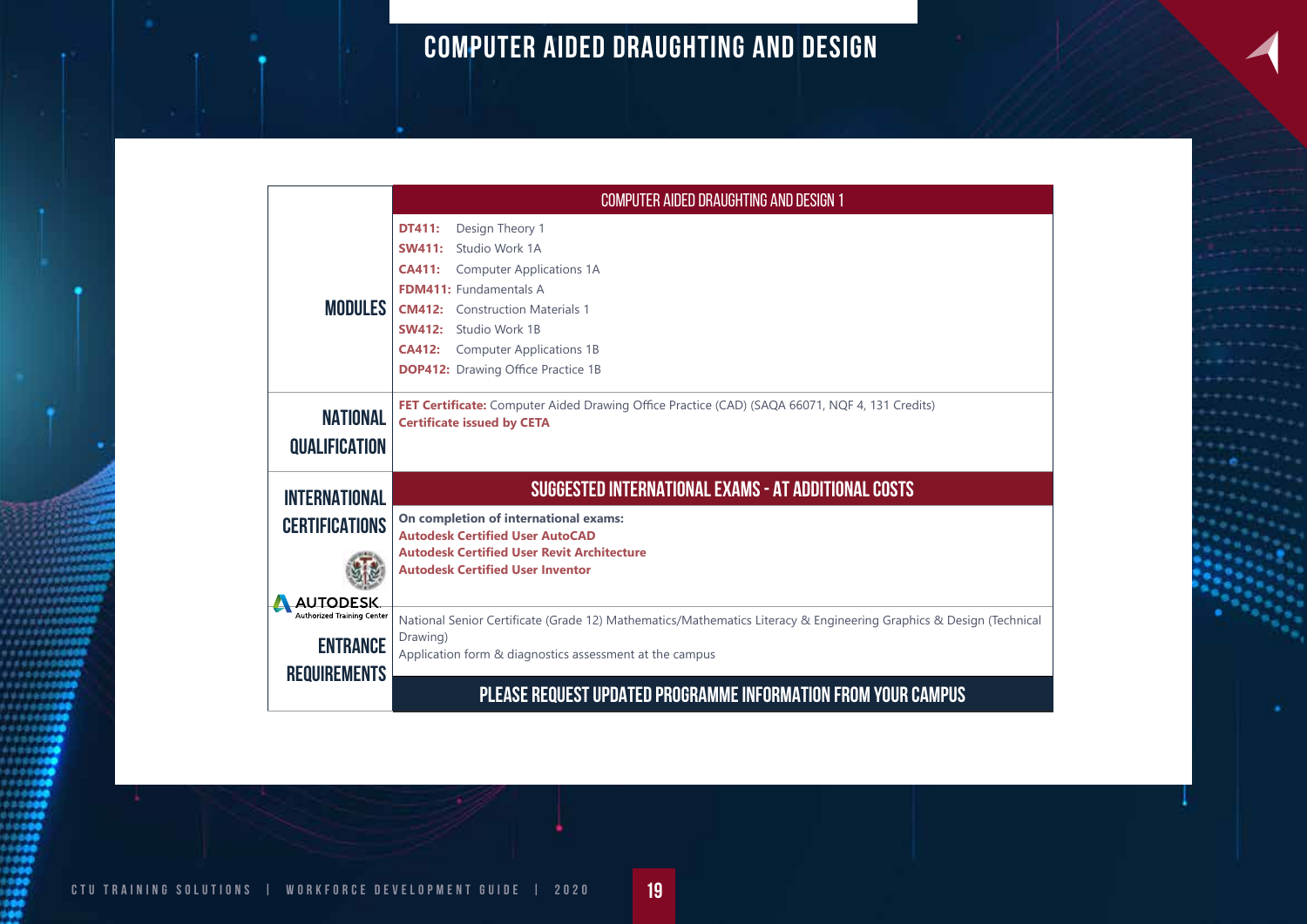# **BUSINESS ANALYSIS**

|                                               | <b>BUSINESS ANALYSIS</b>                                                                                                                                                                                                  |  |  |  |
|-----------------------------------------------|---------------------------------------------------------------------------------------------------------------------------------------------------------------------------------------------------------------------------|--|--|--|
| <b>MODULES</b>                                | Systems and Process Management<br><b>SPM511:</b><br>Business Principles, Ethics and Communication<br><b>BPE511:</b><br><b>IPM412:</b><br>Introduction to Project Management<br>Research and Development<br><b>RDE512:</b> |  |  |  |
| <b>NATIONAL</b><br><b>QUALIFICATION</b>       | National Certificate: Business Analysis Support Practice<br>(SAQA ID: 63769 NQF Level 5, 138 Credits)<br><b>Certificate issued by MICT SETA</b>                                                                           |  |  |  |
|                                               | SUGGESTED INTERNATIONAL EXAMS - AT ADDITIONAL COSTS                                                                                                                                                                       |  |  |  |
| <b>INTERNATIONAL</b><br><b>CERTIFICATIONS</b> |                                                                                                                                                                                                                           |  |  |  |
| <b>ENTRANCE</b><br><b>REQUIREMENTS</b>        | National Senior Certificate (Grade 12), including an achievement rating of at least 3 (40-49%) in Mathematics<br>Literacy & language or English first additional language                                                 |  |  |  |
|                                               | <b>PLEASE REQUEST UPDATED PROGRAMME INFORMATION FROM YOUR CAMPUS</b>                                                                                                                                                      |  |  |  |

**new**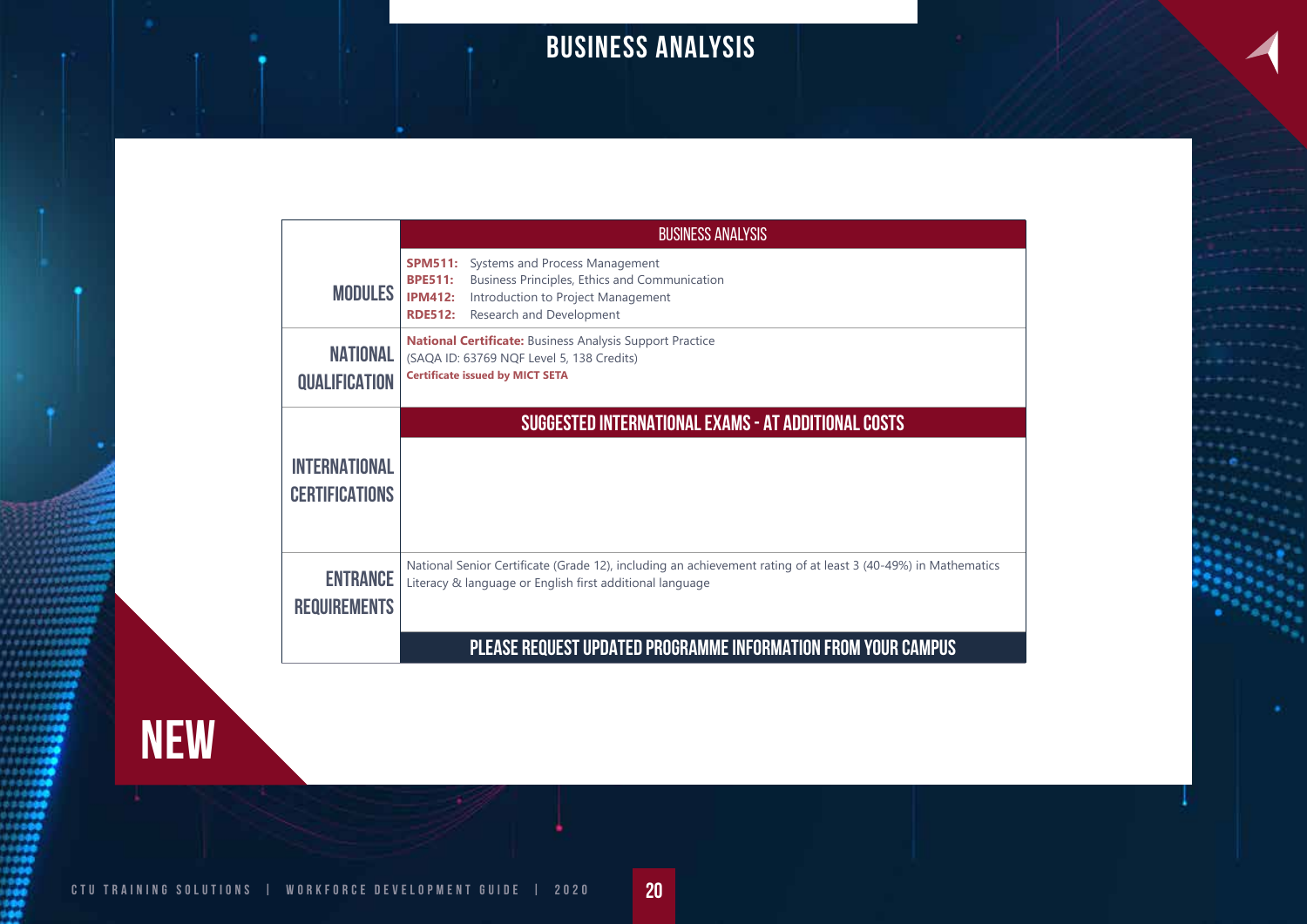# **PROJECT MANAGEMENT**

|                                         | <b>PROJECT MANAGEMENT 1</b>                                                                                                                                                                                                                                                                                                           | <b>PROJECT MANAGEMENT 2</b>                                                                                                                                                                                                                                                                                                                         |
|-----------------------------------------|---------------------------------------------------------------------------------------------------------------------------------------------------------------------------------------------------------------------------------------------------------------------------------------------------------------------------------------|-----------------------------------------------------------------------------------------------------------------------------------------------------------------------------------------------------------------------------------------------------------------------------------------------------------------------------------------------------|
| <b>MODULES</b>                          | <b>PML411:</b> Project Management Life Cycle Introduction<br><b>AMP411:</b> Administration in Project Management<br><b>GPS411:</b> Getting the Project Started<br><b>TSP412:</b> Timing and Sequence of Project Activities<br>PTQ412: Project Team Dynamics and Quality Management<br><b>PRM412:</b> Project Resources and Monitoring | PMS521: Introduction to Project Methodologies and Software<br>PSC521: Develop a Project Scope and Charter<br>PPP521: Prepare the Project Plan<br>TRM521: Project Time and Resource Management<br>PCP522: Project Cost and Procurement<br>PRM522: Project Risk Management<br><b>PMC522:</b> Project Monitor and Control<br>PCO522: Project Close Out |
| <b>NATIONAL</b><br><b>QUALIFICATION</b> | FET Certificate: Project Management<br>(SAQA ID: 50080, NQF level 4, 136 Credits)<br><b>Certificate issued by Services SETA</b>                                                                                                                                                                                                       | National Certificate: Project Management<br>(SAQA ID: 58395, NQF Level 5, 128 Credits)<br><b>Certificate issued by Services SETA</b>                                                                                                                                                                                                                |
| <b>INTERNATIONAL</b>                    |                                                                                                                                                                                                                                                                                                                                       | SUGGESTED INTERNATIONAL EXAMS - AT ADDITIONAL COSTS                                                                                                                                                                                                                                                                                                 |
| <b>CERTIFICATIONS</b>                   | 77-422 MS PowerPoint<br><b>77-427 MS Excel</b>                                                                                                                                                                                                                                                                                        | PKO-004 CompTIA Project+<br><b>CAPM (CA0-001)</b> Certified Associate in Project Management                                                                                                                                                                                                                                                         |
| <b>O</b> Office                         |                                                                                                                                                                                                                                                                                                                                       |                                                                                                                                                                                                                                                                                                                                                     |
| <b>ENTRANCE</b><br><b>REQUIREMENTS</b>  | National Senior Certificate (Grade 12)<br>Application form & diagnostics assessment at the campus                                                                                                                                                                                                                                     | FET Certificate: Project<br>Management (SAQA ID: 50080,<br>NQF level 4, 136 Credits)                                                                                                                                                                                                                                                                |
|                                         |                                                                                                                                                                                                                                                                                                                                       | PLEASE REQUEST UPDATED PROGRAMME INFORMATION FROM YOUR CAMPUS                                                                                                                                                                                                                                                                                       |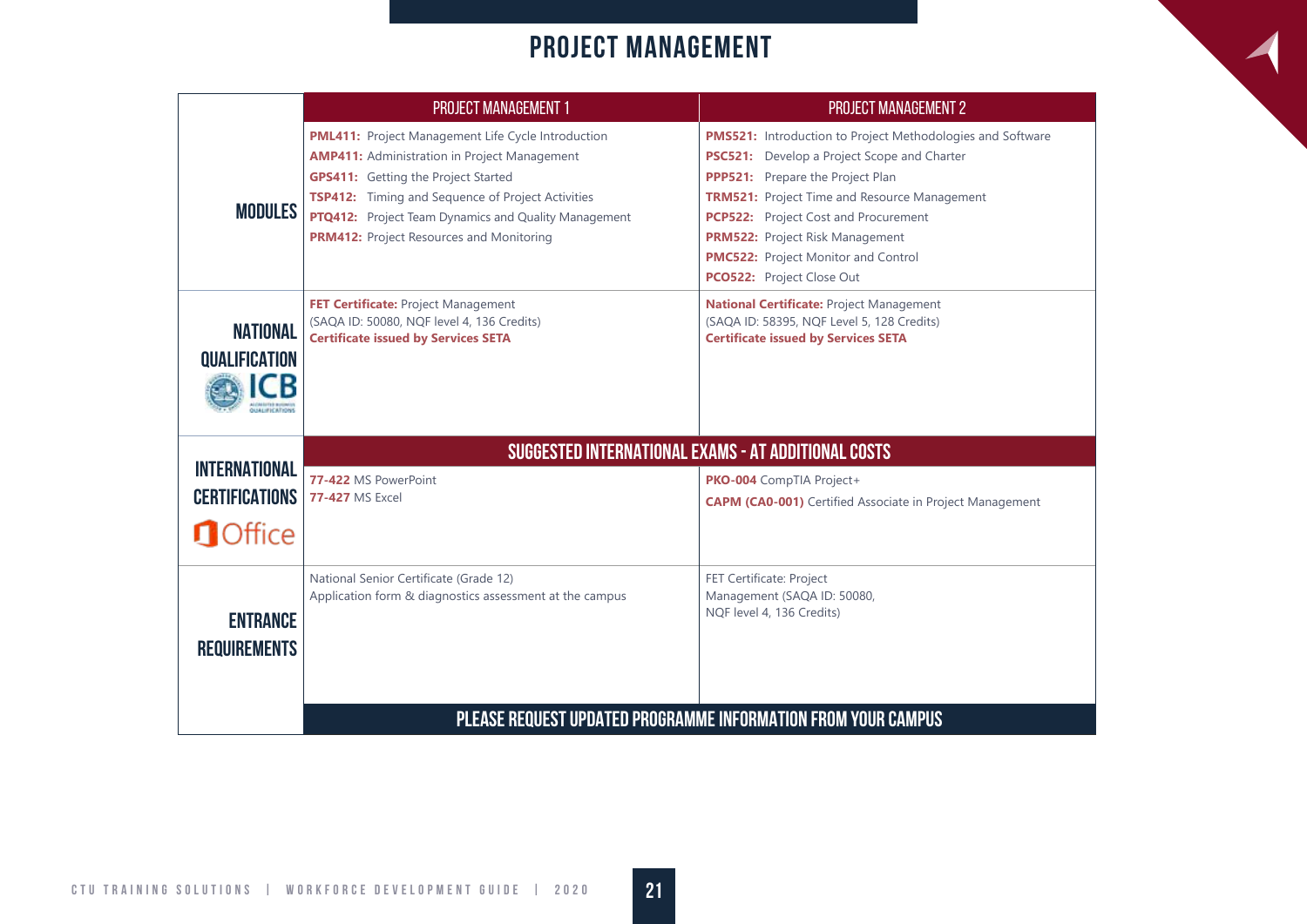# **GENERIC MANAGEMENT**

|                                                                 | <b>GENERIC MANAGEMENT 1</b>                                                                                                                                                                                                                                                                                                               |  |  |
|-----------------------------------------------------------------|-------------------------------------------------------------------------------------------------------------------------------------------------------------------------------------------------------------------------------------------------------------------------------------------------------------------------------------------|--|--|
| <b>MODULES</b>                                                  | <b>BES411:</b> Business Environment & Strategy<br><b>ITM411:</b> Introduction to Management<br><b>BCM411:</b> Business Communication<br><b>BNM411: Business Numeracy</b><br><b>FIN411:</b><br>Finance<br><b>BPR412:</b> Business Practice<br><b>TMD412:</b> Team Dynamics<br>HRP412: Human Resources<br><b>CRL412:</b> Customer Relations |  |  |
| <b>NATIONAL</b><br><b>QUALIFICATION</b>                         | FET Certificate: Generic Management<br>(SAQA 57712, NQF 4, 150 Credits)<br>(Administration LP: 58344) or<br>(General Management LP: 74630)<br><b>Certificate issued by Services SETA</b>                                                                                                                                                  |  |  |
| <b>INTERNATIONAL</b><br><b>CERTIFICATIONS</b><br><b>O</b> ffice | SUGGESTED INTERNATIONAL EXAMS - AT ADDITIONAL COSTS<br><b>Microsoft Office Excel</b><br>C10-506 CBP Leadership                                                                                                                                                                                                                            |  |  |
| <b>ENTRANCE</b><br><b>REQUIREMENTS</b>                          | National Senior Certificate (Grade 12)<br>Application form & diagnostics assessment at the campus                                                                                                                                                                                                                                         |  |  |
|                                                                 | PLEASE REQUEST UPDATED PROGRAMME INFORMATION FROM YOUR CAMPUS                                                                                                                                                                                                                                                                             |  |  |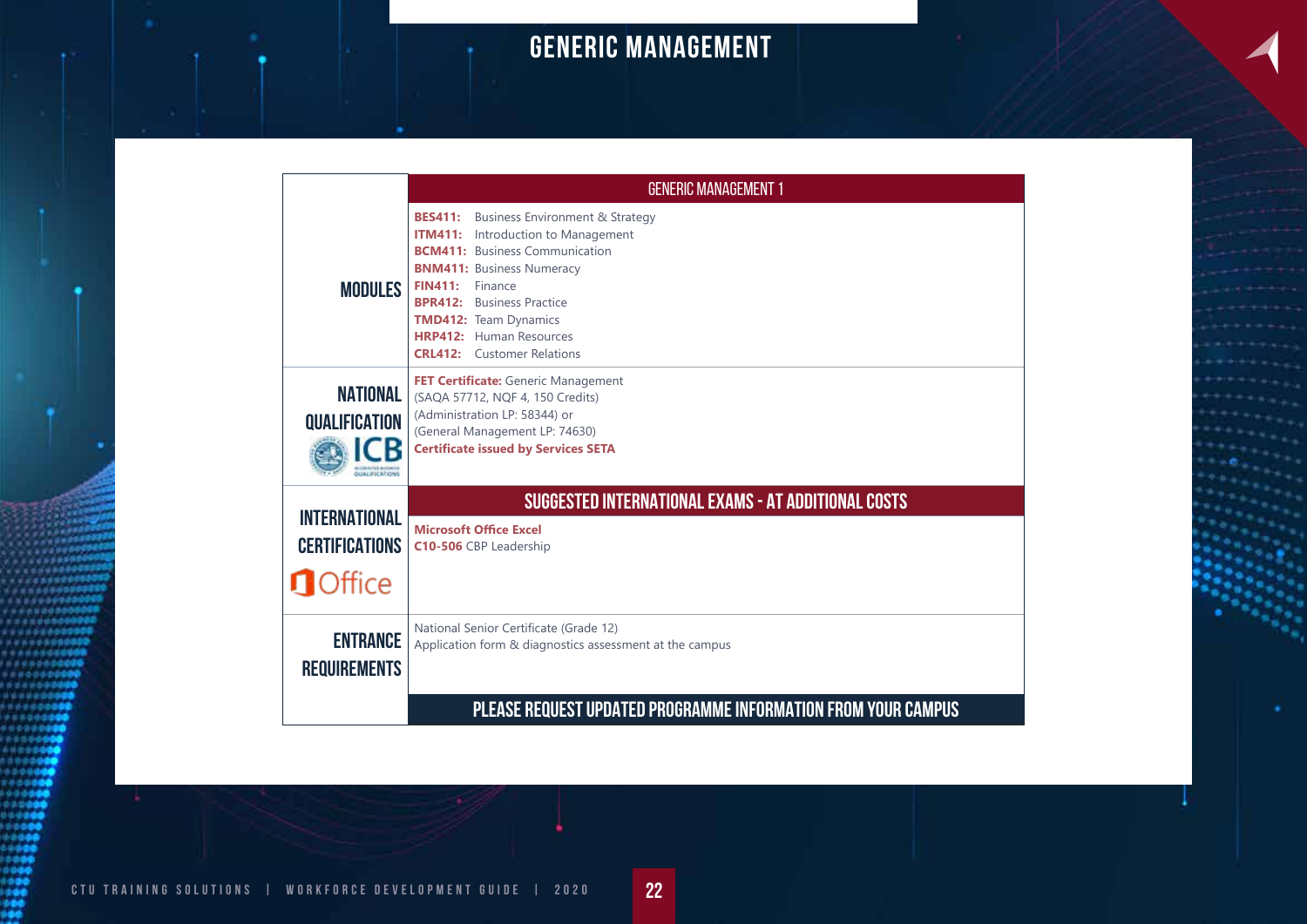# **CONTACT CENTRE**

|                                                                  | <b>CONTACT CENTRE SUPPORT</b>                                                                                                                                | <b>CONTACT CENTRE OPERATIONS</b>                                                                                                                                                                                                  | <b>END USER COMPUTING I</b>                                                                                                                                                                                                                                                             | <b>END USER COMPUTING II</b>                                                                                                                                                                                                                                                           |
|------------------------------------------------------------------|--------------------------------------------------------------------------------------------------------------------------------------------------------------|-----------------------------------------------------------------------------------------------------------------------------------------------------------------------------------------------------------------------------------|-----------------------------------------------------------------------------------------------------------------------------------------------------------------------------------------------------------------------------------------------------------------------------------------|----------------------------------------------------------------------------------------------------------------------------------------------------------------------------------------------------------------------------------------------------------------------------------------|
| <b>MODULES</b>                                                   | • Communication Skills<br>• Mathematical Literacy<br>• Customer Management<br>• Customer Data Handling<br>• Leadership Skills<br>• Contact Centre Operations | • Communication Skills<br>• Language Proficiency<br>• Mathematical Literacy<br>• Principles of contact centre operations<br>• Contact Centre Operations<br>• Contact Centre Customer Handling<br>• Contact Centre Data Management | • Using ICT in the Organisation<br>• Using Microsoft Office Word<br>• Communication<br>• Mathematical Literacy<br>• Using a Web Browser<br>• Using Microsoft Office PowerPoint<br>• Using Microsoft Office Excel<br>• Using Microsoft Office Outlook<br>• Using Microsoft Office Access | • Business Communication Fundamentals<br>• Computer Literacy Fundamentals<br>• Windows 10<br>• Telephone and Front line Skills<br>• Customer Service<br>• Microsoft Office<br>• Word<br>$\cdot$ Excel<br>• PowerPoint<br>• Outlook<br>• Access<br>• Introduction to Project Management |
| NATIONAL<br><b>QUALIFICATION</b>                                 | <b>National Certificate:</b><br>Contact Centre Support (SAQA ID: 71490 -<br>LP73269, NQF level 2, 128 Credits)<br><b>Certificate issued by Services SETA</b> | <b>Further Education and Training</b><br><b>Certificate:</b> Contact Centre Operations<br>(SAQA ID: 93996 - LP71489, NQF Level 4,<br>132 Credits)<br><b>Certificate issued by Services SETA</b>                                   | <b>National Certificate: Information</b><br>Technology: End User Computing (SAQA ID<br>61591, NQF Level 03,130 Credits)                                                                                                                                                                 | <b>Further Education and Training</b><br><b>Certificate:</b><br>Information Technology: End User<br>Computing (SAQA ID 71853, NQF Level 04,<br>132 Credits)                                                                                                                            |
|                                                                  | SUGGESTED INTERNATIONAL EXAMS - AT ADDITIONAL COSTS                                                                                                          |                                                                                                                                                                                                                                   |                                                                                                                                                                                                                                                                                         |                                                                                                                                                                                                                                                                                        |
| <b>INTERNATIONAL</b><br><b>CERTIFICATIONS</b><br><b>n</b> Office | <b>77-420 MS Excel</b><br>77-418 MS Word                                                                                                                     | <b>77-420 MS Excel</b><br>77-418 MS Word                                                                                                                                                                                          | <b>77-420 MS Excel</b><br>77-418 MS Word                                                                                                                                                                                                                                                | <b>77-420 MS Excel</b><br>77-418 MS Word                                                                                                                                                                                                                                               |
| <b>ENTRANCE</b><br><b>REQUIREMENTS</b>                           | National Senior Certificate (Grade 12)                                                                                                                       | National Senior Certificate (Grade 12)                                                                                                                                                                                            | Grade 10                                                                                                                                                                                                                                                                                | National Senior Certificate (Grade 12)                                                                                                                                                                                                                                                 |
|                                                                  | PLEASE REQUEST UPDATED PROGRAMME INFORMATION FROM YOUR CAMPUS                                                                                                |                                                                                                                                                                                                                                   |                                                                                                                                                                                                                                                                                         |                                                                                                                                                                                                                                                                                        |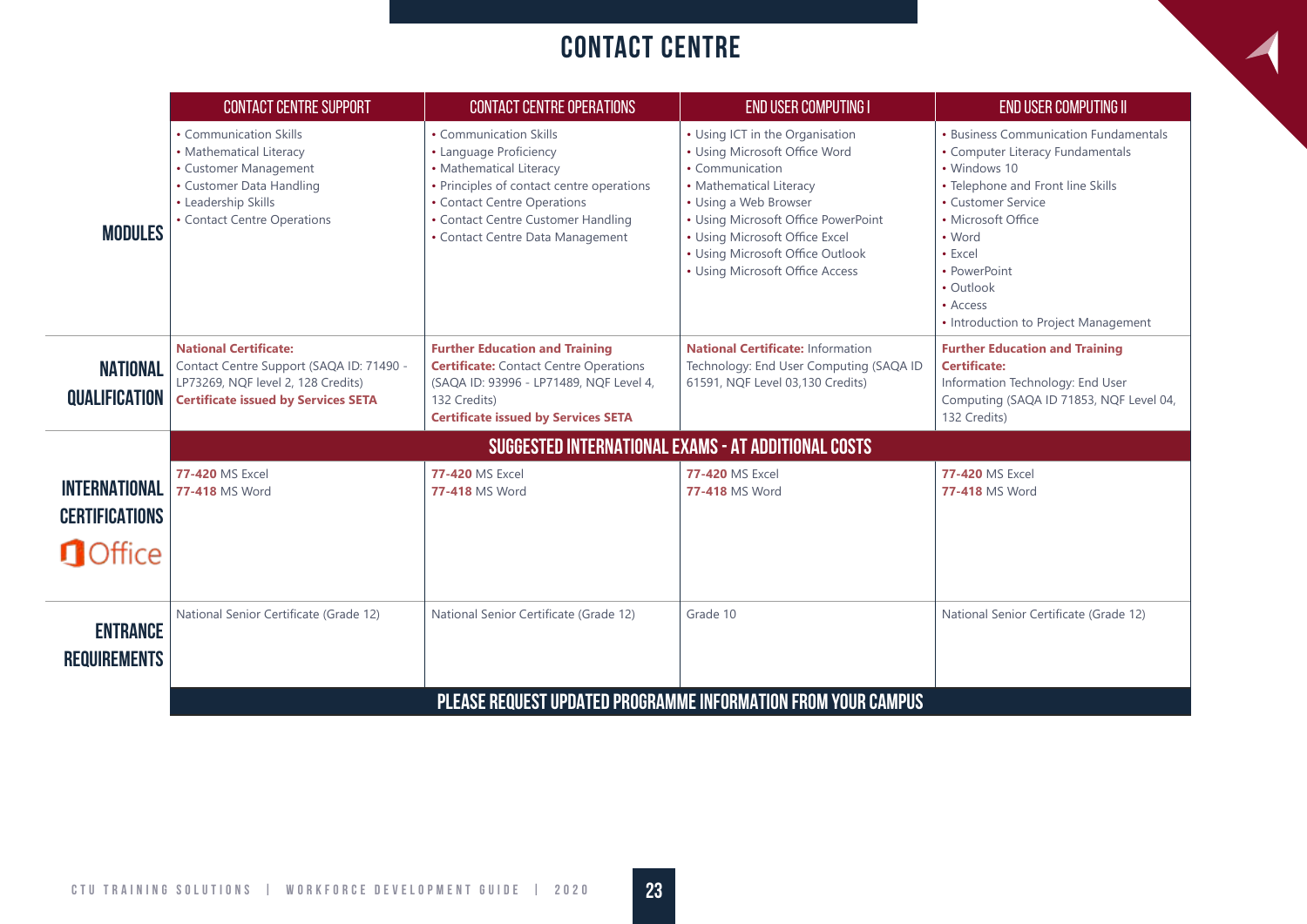| <b>MODULE</b>                                                   | <b>DURATION</b> | <b>CREDITS</b> |
|-----------------------------------------------------------------|-----------------|----------------|
| <b>IT Faculty</b>                                               |                 |                |
| <b>National Certificate: End User Computing - SAQA ID 61591</b> |                 |                |
| Using ICT in the Organisation (UIO)                             | 5 Days          | 30             |
| Using Microsoft Office Word (UMOW)                              | 3 Days          | 13             |
| Communication (COMM)                                            | 5 Days          | 25             |
| Mathematical Literacy (ML)                                      | 5 Days          | 22             |
| Web Browsing (WB)                                               | 3 Days          | 10             |
| Microsoft Office PowerPoint (MOP)                               | 3 Days          | 10             |
| Microsoft Office Excel (MOE)                                    | 3 Days          | 13             |
| Microsoft Office Outlook and Access (MOOA)                      | 3 Days          | 13             |
| 48573 Cloud Solutions Engineer - SAQA ID 61591                  |                 |                |
| Cloud Administration (Microsoft Azure Admin)                    | 6 Days          | 24             |
| Cloud Security (Azure Security Technologies)                    | 8 Days          | 30             |
| Introduction to Project Management                              | 6 Days          | 24             |
| <b>IT Cloud Solutions Admin - SAQA ID 78964</b>                 |                 |                |
| Fibre Optics Cloud                                              | 6 Days          | 24             |
| Fundamentals (Azure)                                            | 4 Days          | 17             |
| Machine Learning                                                | 8 Days          | 30             |
| Windows Server 2016                                             | 12 Days         | 49             |
| <b>IT Technical Support - SAQA ID 78964</b>                     |                 |                |
| Core Network Part I (CCNA)                                      | 18 Days         | 70             |
| <b>Computer Structures</b>                                      | 4 Days          | 17             |
| <b>Computer Repairs and Maintenance</b>                         | 11 Days         | 44             |
| <b>Computer Principles and Support</b>                          | 8 Days          | 33             |
| Network Architecture (N+)                                       | 1 Days          | 5              |
| IT and Business Planning                                        | 7 Days          | 26             |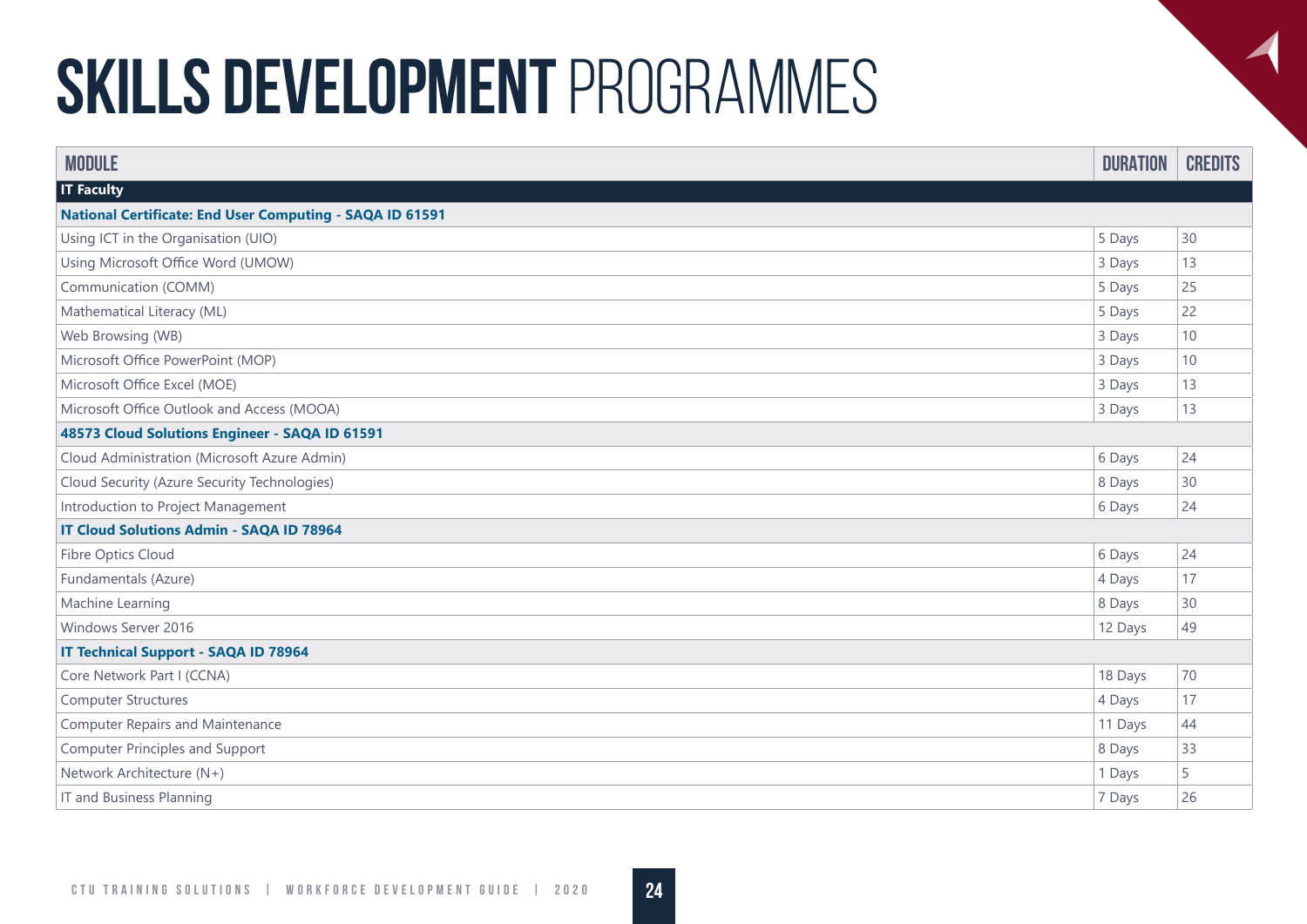| <b>MODULE</b>                                                                                                                        | <b>DURATION</b> | <b>CREDITS</b> |
|--------------------------------------------------------------------------------------------------------------------------------------|-----------------|----------------|
| <b>Systems Development - SAQA ID 48872</b>                                                                                           |                 |                |
| Change Management                                                                                                                    | 10 Days         | 40             |
| Databases Development (SQL)                                                                                                          | 10 Days         | 40             |
| Server Management (SharePoint)                                                                                                       | 10 Days         | 40             |
| <b>IT Faculty</b>                                                                                                                    |                 |                |
| Introduction to Java Programming                                                                                                     | 8 Days          | 32             |
| Web Programming (ASP.NET MVC 4 Web Applications)                                                                                     | 6 Days          | 22             |
| Designing Modern Cross-platform Applications (C# and .NET)                                                                           | 5 Days          | 20             |
| <b>Systems Development (Foundation) - SAQA ID 79865</b>                                                                              |                 |                |
| Principles of Programme Design                                                                                                       | 4 Days          | 14             |
| Computer Architecture                                                                                                                | 6 Days          | 24             |
| Digital Literacy & Proficiency (Microsoft Office)                                                                                    | 7 Days          | 26             |
| Cybernetics                                                                                                                          | 3 Days          | 13             |
| <b>Basic Programming</b>                                                                                                             | 5 Days          | 21             |
| <b>National Certificate: End User Computing - SAQA ID 71853</b>                                                                      |                 |                |
| Use effective communication skills within the workplace                                                                              | 2 Days          | 8              |
| Use mathematics in real life and work situations                                                                                     | 2 Days          | 8              |
| Apply word processing skills in a GUI-based application (MS Word)                                                                    | 2 Days          | 8              |
| Apply presentation skills in a GUI-based application (MS PowerPoint)                                                                 | 2 Days          | 8              |
| Apply spreadsheet skills in a GUI-based application (MS Excel)                                                                       | 2 Days          | 8              |
| Apply electronic mail (e-mail) skills in a GUI-based application (MS Outlook)                                                        | 2 Days          | 8              |
| Apply Web Browser skills in a GUI-based application to search for and use information from the internet relating to customer service | 2 Days          | 8              |
| <b>Design Faculty</b>                                                                                                                |                 |                |
| Design Foundation - NQF 4 - SAQA ID: 49127                                                                                           |                 |                |
| Drawing fundamentals                                                                                                                 | 5 Days          | 10             |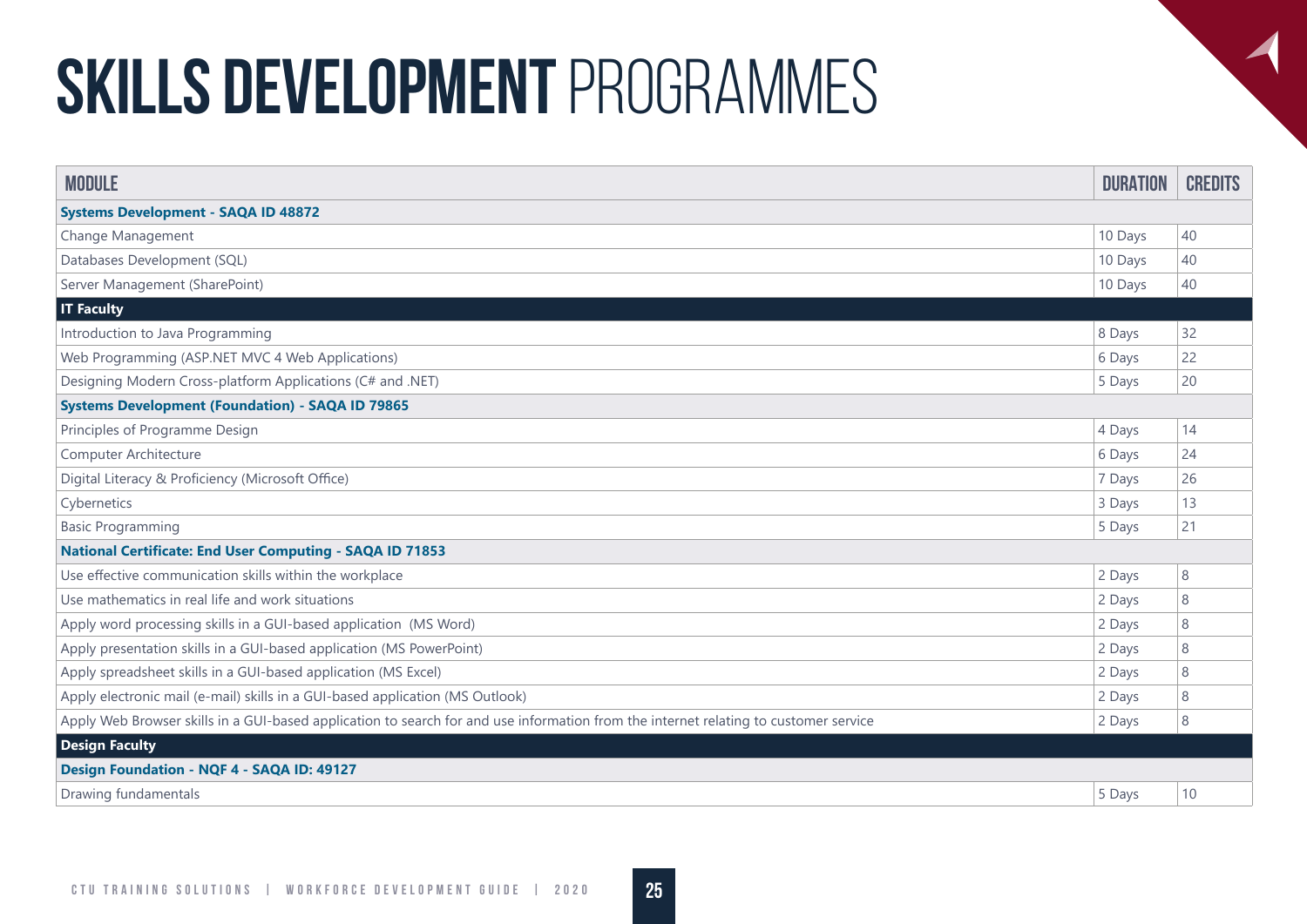| <b>MODULE</b>                                                                                                                         | <b>DURATION</b> | <b>CREDITS</b> |
|---------------------------------------------------------------------------------------------------------------------------------------|-----------------|----------------|
| Introduction to graphic design thinking                                                                                               | 15 Days         | 27             |
| Adobe Illustrator SDP                                                                                                                 | 4 Days          | 14             |
| Adobe Photoshop SDP                                                                                                                   | 4 Days          | 14             |
| Design Techniques NQF 5 - SAQA ID: 90721                                                                                              |                 |                |
| Layout Design (Adobe Indesign)                                                                                                        | 3 Days          | 12             |
| Motion Design (Adobe Premier Pro)                                                                                                     | 4 Days          | 12             |
| Design Management                                                                                                                     | 4 Days          | 16             |
| Web Design (Wordpress)                                                                                                                | 4 Days          | 8              |
| <b>Design Faculty</b>                                                                                                                 |                 |                |
| <b>Computer Aided Drawing Office Practice (CAD) NQF 4 - SAQA ID 66071</b>                                                             |                 |                |
| AutoCad (User) SDP                                                                                                                    | 8 Days          | 22             |
| Basic 3D Mechanical Modelling (Autodesk Inventor)                                                                                     | N/A             | 6              |
| <b>Business Faculty</b>                                                                                                               |                 |                |
| Project Management - NQF 4 - SAQA ID: 50080                                                                                           |                 |                |
| Explain the fundamentals of project management                                                                                        | 3 Days          | 5              |
| Apply knowledge of statistics and probability to critically interrogate and effectively communicate findings on life related problems |                 |                |
| Represent analyse and calculate shape and motion in 2- and 3-dimensional space in different contexts                                  |                 |                |
| Use mathematics to investigate and monitor the financial aspects of personal, business, national and international issues             | 2 Days          | 6              |
| Engage in sustained oral communication and evaluate spoken texts                                                                      |                 |                |
| Conduct project documentation management to support project processes                                                                 |                 |                |
| Work as a project team member                                                                                                         | 3 Days          | 8              |
| Implement project administration processes according to requirements                                                                  |                 |                |
| Contribute to project initiation, scope definition and scope change control                                                           | 3 Days          | 9              |
| Use the writing process to compose texts required in the business environment                                                         |                 |                |
| Manage expenditure against a budget                                                                                                   | 2 Days          | 6              |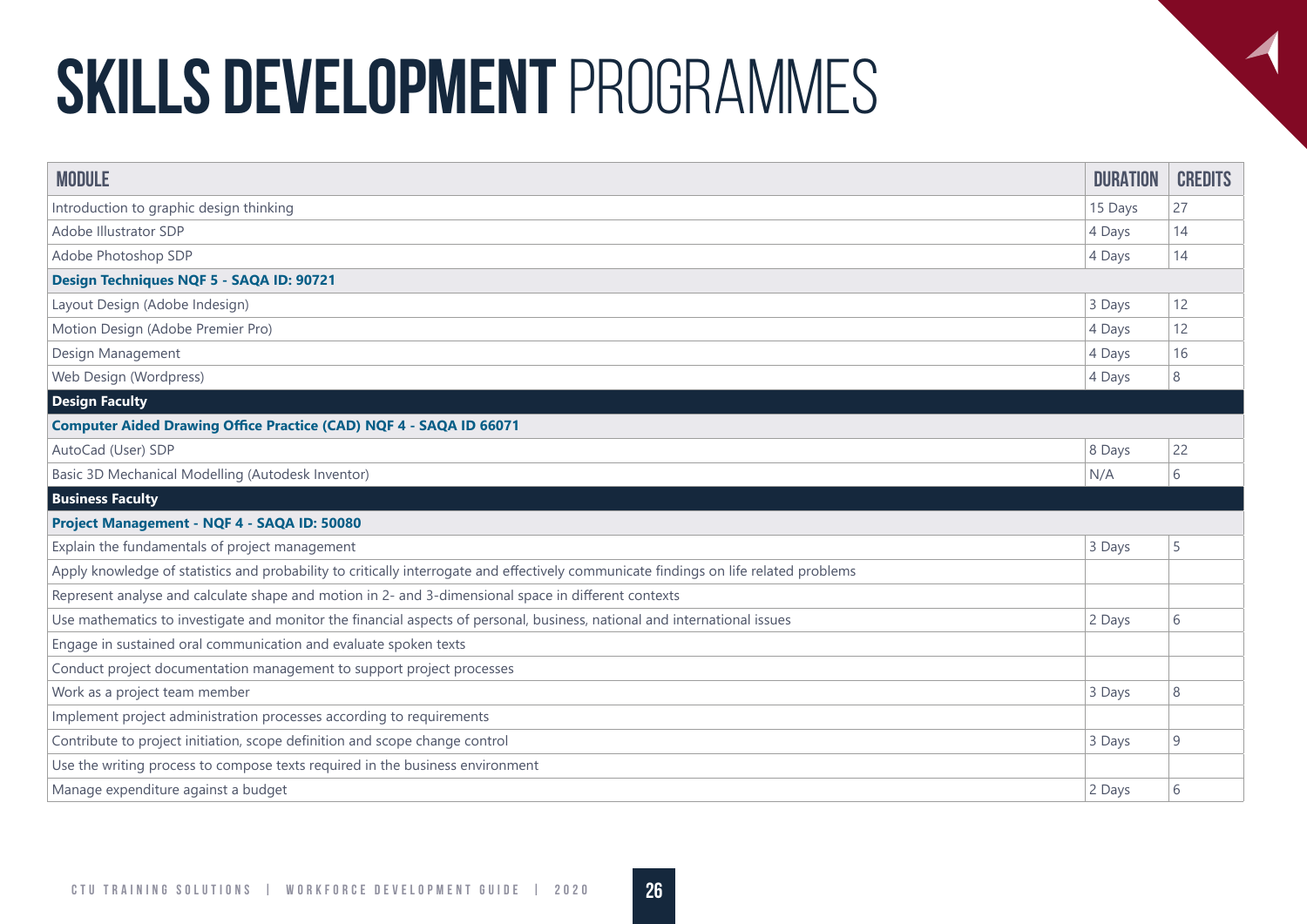| <b>MODULE</b>                                                                                                                                                                        | <b>DURATION</b> | <b>CREDITS</b> |
|--------------------------------------------------------------------------------------------------------------------------------------------------------------------------------------|-----------------|----------------|
| <b>Contact Centre</b>                                                                                                                                                                |                 |                |
| Provide coaching to personnel within a Contact Centre                                                                                                                                | 3 Days          | 10             |
| Identify and analyse customer and market related trends impacting on Contact Centres                                                                                                 | 3 Days          | 10             |
| Identify customers of Contact Centres                                                                                                                                                | 2 Days          | 4              |
| Monitor and maintain performance standards in a Contact Centre                                                                                                                       |                 |                |
| Describe features, advantages and benefits of a range of products or services                                                                                                        | 2 Days          | 6              |
| Implement Contact Centre specific sales techniques to generate sales through a Contact Centre                                                                                        | 4 Days          | 12             |
| Comply with service levels as set out in a Contact Centre Operation                                                                                                                  | 4 Days          | 10             |
| Retrieve and correlate statistical data applicable to Contact Centres                                                                                                                | 5 Days          | 12             |
| Read/view, analyse and respond to a variety of texts                                                                                                                                 | 2 Days          | 5              |
| <b>Business Faculty</b>                                                                                                                                                              |                 |                |
| Accommodate audience and context needs in oral/signed communication                                                                                                                  | 2 Days          | 5              |
| Engage in sustained oral/signed communication and evaluate spoken/signed texts                                                                                                       |                 |                |
| Conduct a structured meeting                                                                                                                                                         | 2 Days          | 5              |
| Conduct a disciplinary hearing                                                                                                                                                       | 2 Days          | 5              |
| Conduct a disciplinary hearing                                                                                                                                                       | 4 Days          | 15             |
| Apply the principles of employment equity to organisational transformation                                                                                                           | 4 Days          | 10             |
| Apply knowledge of ethical principles, standards and professional conduct in public sector management and administration                                                             | 3 Days          | 8              |
| Induct a member into a team                                                                                                                                                          | 2 Days          | 4              |
| Use language and communication in occupational learning programmes                                                                                                                   |                 |                |
| Lead people development and talent management                                                                                                                                        | 3 Days          | 8              |
| Demonstrate knowledge and application of the Occupational Health and Safety Act, 85 of 1993 (OHSA) (as amended) and the responsibilities of management in terms 2 Days<br>of the Act |                 | 4              |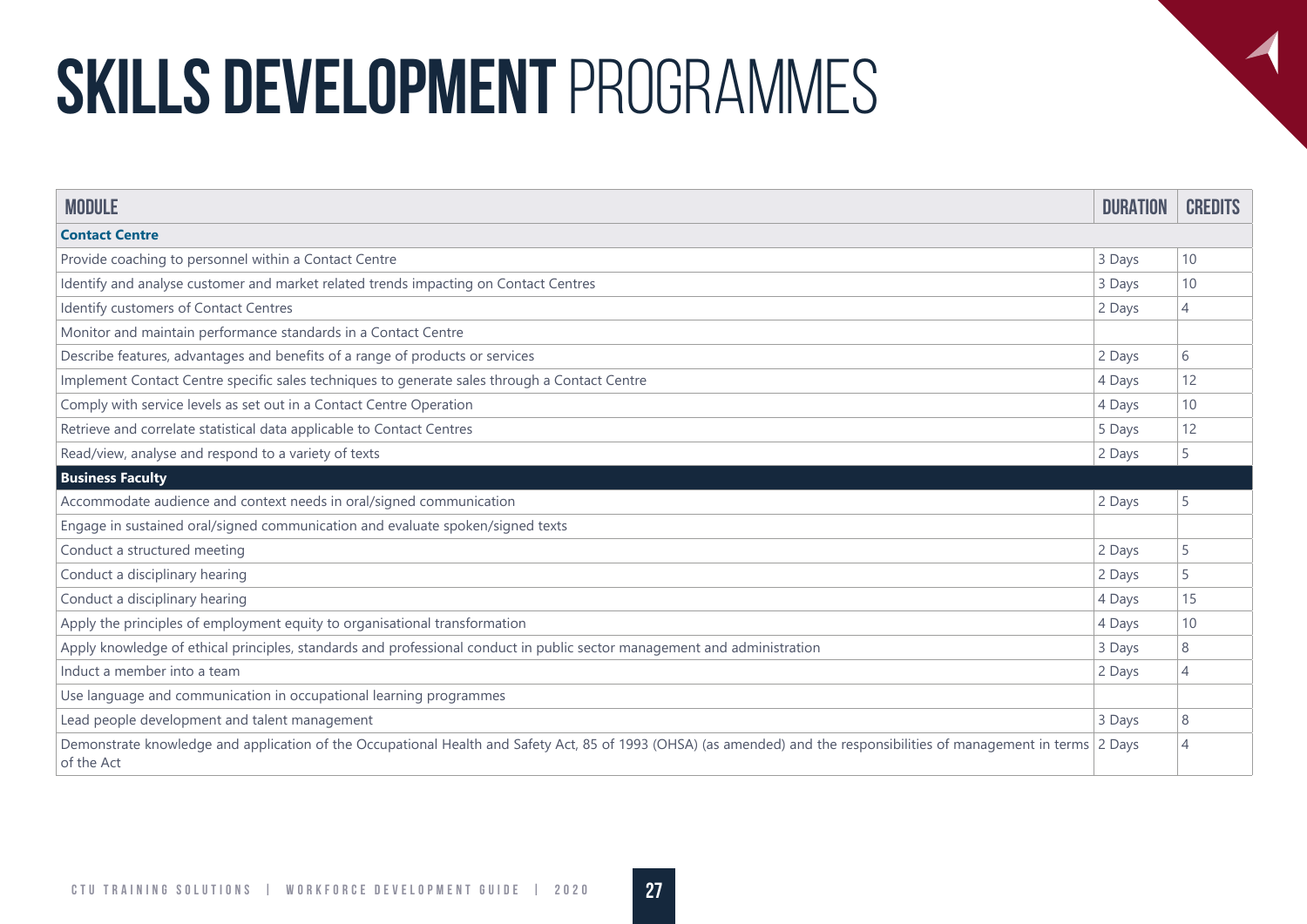| <b>MODULE</b>                                                                                                                                                                 | <b>DURATION</b> | <b>CREDITS</b> |
|-------------------------------------------------------------------------------------------------------------------------------------------------------------------------------|-----------------|----------------|
| Manage individual and team performance                                                                                                                                        | 3 Days          | 8              |
| Monitor team members and measure effectiveness of performance                                                                                                                 | 2 Days          | $\overline{4}$ |
| Plan and prepare meeting communications                                                                                                                                       | 2 Days          | $\overline{4}$ |
| Monitor, assess and manage risk                                                                                                                                               | 3 Days          | 8              |
| Build teams to achieve goals and objectives                                                                                                                                   | 2 Days          | 6              |
| Create and manage an environment that promotes innovation                                                                                                                     | 2 Days          | 6              |
| Analyse leadership and related theories in a work context                                                                                                                     |                 |                |
| Monitor and evaluate team members against performance standards                                                                                                               |                 |                |
| Interpret and use information from texts                                                                                                                                      |                 |                |
| Identify responsibilities of a team leader in ensuring that organisational standards are met                                                                                  | 2 Days          | 6              |
| Write/present/sign for a wide range of contexts                                                                                                                               |                 |                |
| Write/present/sign texts for a range of communicative contexts                                                                                                                |                 |                |
| <b>Education Faculty</b>                                                                                                                                                      |                 |                |
| Conduct outcome-based assessment                                                                                                                                              | 5 Days          | 15             |
| Design and develop outcomes-based assessments                                                                                                                                 | 3 Days          | 10             |
| Conduct moderation of outcomes-based assessments                                                                                                                              | 3 Days          | 10             |
| SDF (Skills Development Facilitator)                                                                                                                                          | 5 Days          | 6              |
| • Develop an organisational training and development plan                                                                                                                     |                 | Δ              |
| • Conduct an analysis to determine outcomes of learning for skills development and other purposes<br>• Coordinate planned skills development interventions in an organisation |                 | 6              |
| • Conduct skills development administration in an organisation                                                                                                                |                 |                |
| . Provide information and advice regarding skills development and related issues                                                                                              |                 | Δ              |
| · Promote a learning culture in an organisation                                                                                                                               |                 | 5              |
| Facilitate learning using a variety of given methodologies                                                                                                                    | 3 Days          | 10             |
| Design outcomes-based learning programmes                                                                                                                                     | 3 Days          | 10             |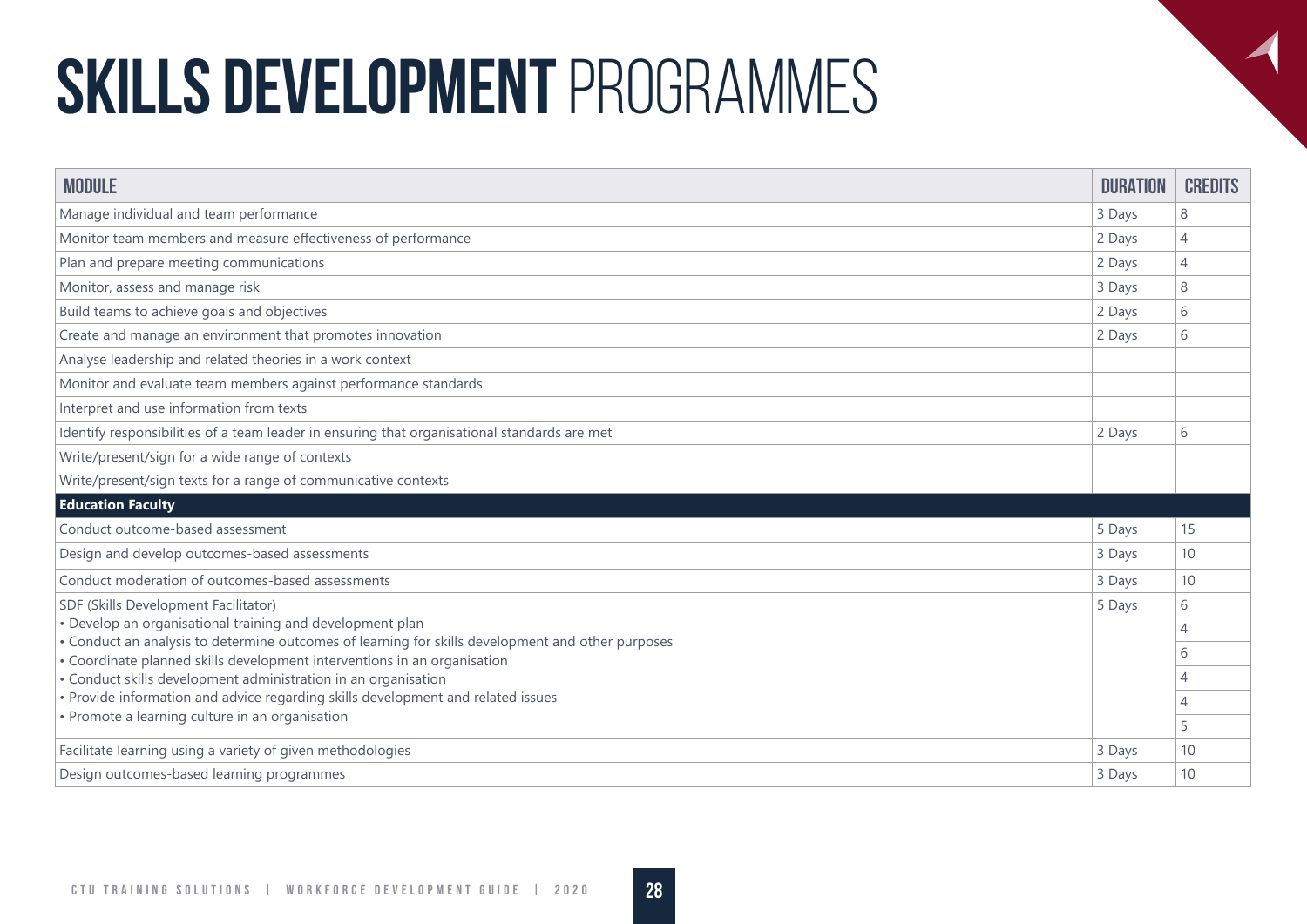# GENERAL **INFORMATION**

### **ASSESSMENT**

It is a process in which evidence of performance is gathered and evaluated against agreed criteria in order to make a judgement as to whether the learning required for the achievement of specific outcomes is taking place. During assessment, an assessor collects evidence to identify the level of knowledge/skills acquired so that he or she can make decisions related to the participant and/or the module/ learning programme, depending on the purpose of the assessment. All participants will be assessed formatively and summatively.

### **NATIONAL QUALIFICATION REQUIREMENTS**

*Qualifications are awarded to a participant, in his/her specific course based on the following conditions:*

- All fees owed to CTU Training Solutions must have been paid, as per enrolment contract.
- Participant must be found competent on all formative & summative assessments.

Workplace Portfolios of Evidence should be completed with required evidence in conjunction with the course specific qualification requirements. Portfolios of Evidence should be completed with required evidence in conjunction with the course specific qualification requirements. Absenteeism should be less than ten 10 days, as per absenteeism threshold.

### **CREDIT ACCUMULATION**

Credit accumulation is the process where participants are able to register learning outcomes achieved in one programme at one date and have them counted towards the full programme at a later date. This can take place within sub-systems, for example subject, programme, department, faculty, institution, awarding body, educational sector, occupational sector and/or country.

### **CREDIT TRANSFER\***

Credit transfer is the process where participants are able to register learning outcomes achieved in one programme at one date and have them counted towards another programme at a later date. This transfer can operate between programmes, but more importantly between organisations or sectors.

### **INTERNATIONAL EXAMS**

The pass mark for an international preliminary exam is 80%. If a participant fails this exam, he/she will not be allowed to write the international exam. The preliminary exam is there to prepare and evaluate the participants in preparation for their international exams. Participants will be given two attempts at the preliminary exam. After the second failed attempt the campus manager will contact parents to discuss the academic progress of the participant in question.

The pass mark for an international exam depends on the nature and number of the exam, as well as the specific exam provider (e.g. Microsoft, CompTIA, Cisco, Adobe, CIW, Autodesk etc.).

Should the participants fail any one of their international exams and wish to rewrite the international exam, he or she will have to do so in their own time and at their own cost.

International exams are scheduled in a specific order (per programme), therefore a participant will not be allowed to continue to the next international exam if he/she did not pass a previous exam as per programme schedule.

A participant will not be allowed to rewrite an exam which he or she has passed in an attempt to gain a higher mark.

*\*CTU can only offer programmes we are accredited for and cannot confirm that any of our programmes (national credits/international certifications) will receive further recognition from any other tertiary or higher education providers.*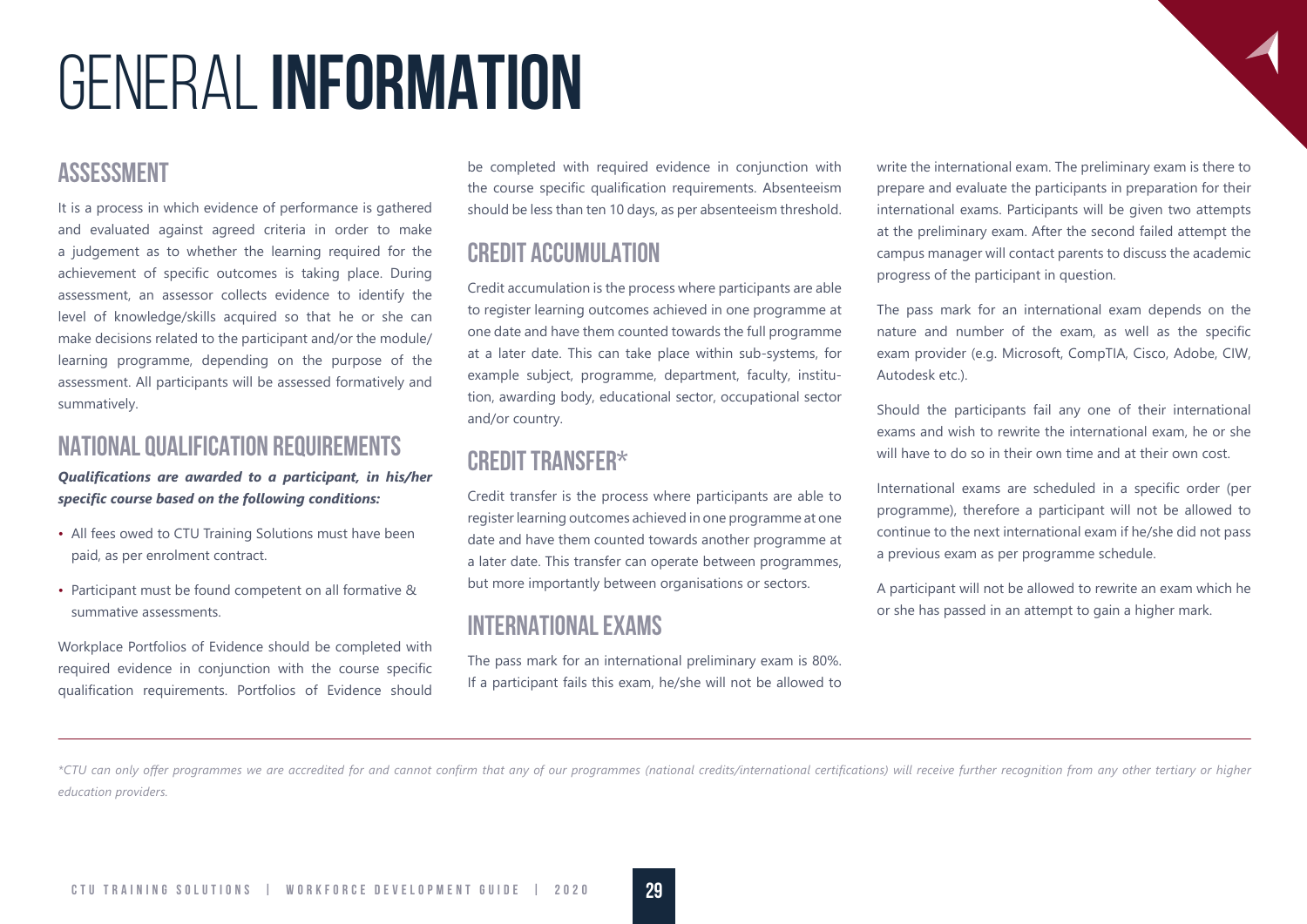# **RPL - RECOGNITION OF PRIOR LEARNING**

### **WHAT IS RPL?**

Recognition of Prior Learning (RPL) is a process of identifying your knowledge and skills against a qualification or part thereof. The process involves the identification, mediation, assessment and acknowledgement of knowledge and skills obtained through informal, non-formal and/or formal learning.

Recognition of Prior Learning provides an opportunity for you to identify your learning, have it assessed and formally acknowledged. At CTU, RPL can only be done against qualifications offered by CTU.

### **GAINING ACCESS**

If you have considerable work experience but you don't meet the entry requirements of your chosen course, you may want to apply for entry into a qualification. This is referred to as "access". The RPL application is evaluated against the entry requirements of the qualification. If access is granted, the qualification on the lower level is not awarded.

### **ADVANCED STANDING OR CREDITS**

As an individual, you might have gained knowledge in specific areas. When compared to outcomes against a CTU qualification, your knowledge might cover some subjects. You may apply for recognition of these subjects and this called "advanced standing" or "credits".

Once the assessment is done, recognition might be given for specific subjects, but not for the entire qualification. You will be required to complete the outstanding subjects before the qualification is awarded.

Apply for an RPL by completing your profile on our CCP and by submitting all required documentation.